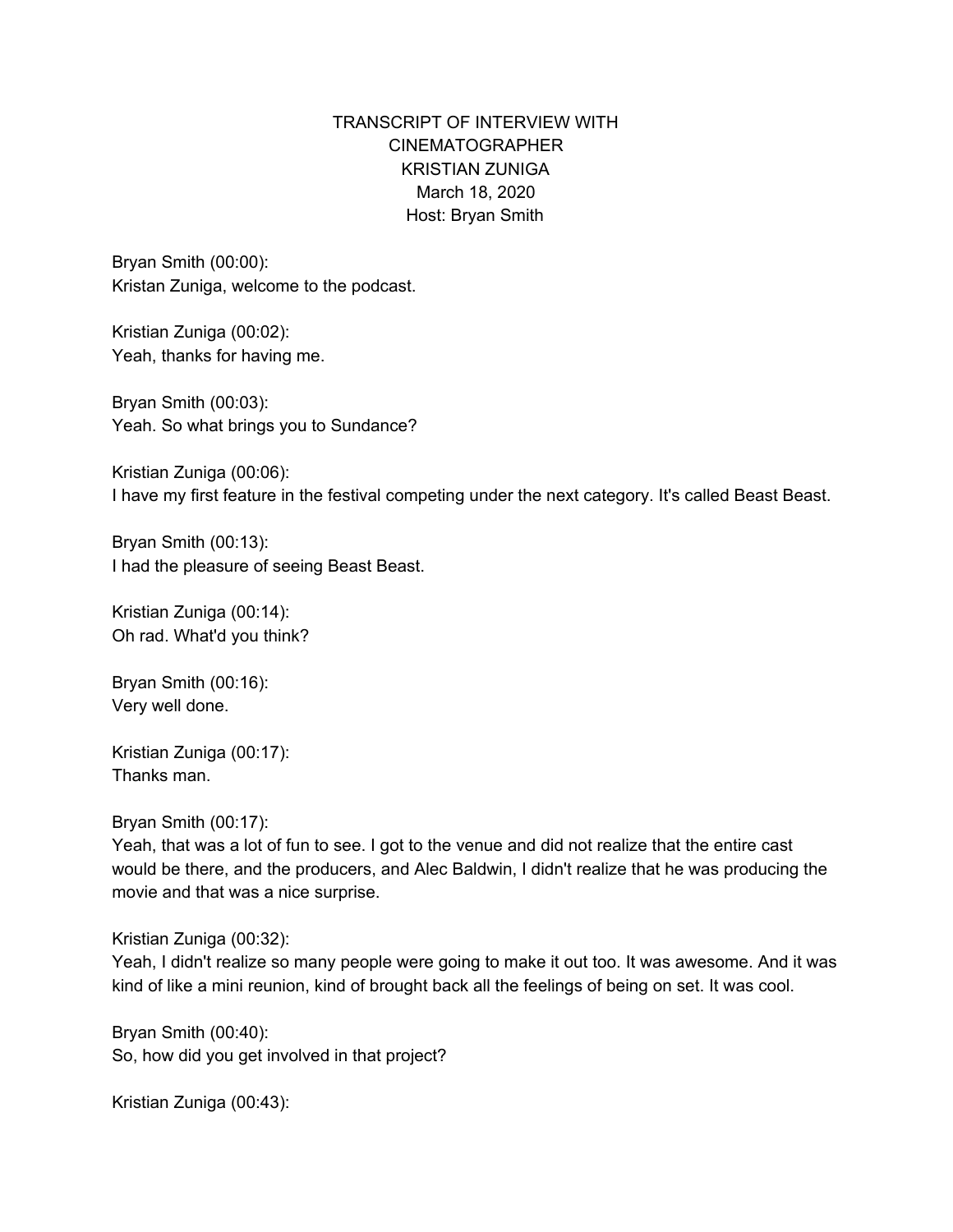I kind of have done a few things with the Atlanta film society. And they got hit up by vanishing angle, 'cause they were coming to town, doing a few features there, and they kind of just tossed my name in the ring and went in for an interview. And I guess I said all the right things and got onto the project.

Bryan Smith (00:58): And did you have your website as your portfolio?

## Kristian Zuniga (01:02):

Yeah, definitely. My website was probably, having something that they can see definitely helps for sure. And I would say that helped.

## Bryan Smith (01:08):

I highly recommend for the listeners to go to kristianzuniga.com. It's, I'll spell it out for you: K-R-I-S-T-I-A-N-Z-U-N-I-G-A.com. It's really impressive, the body of work that Kristian has on that website. So, you interview for this job and did you know what the project was about at that point?

## Kristian Zuniga (01:33):

Yeah, Danny the director had made kind of a, I'd call it a treatment, but it's like a bit of a pitch deck too. It kind of breaks down what the story is and how it's supposed to feel style-wise. I didn't read the script yet, I just kind of looked over that. I mean, it seemed really exciting and I had looked up to work and I- You can kind of see what kind of director he'd be like to work with, movement-wise, and just... He's an animator by trade and so I felt like he would really, he knows what he wants, 'cause those guys kind of have to think it all out beforehand.

Bryan Smith (02:03): Right.

## Kristian Zuniga (02:03):

So, I was just excited and it was the first feature I had ever been able to do. So I was like, I definitely wanted to do it. I didn't really need a lot of convincing from them. I needed to convince them to let me do it.

#### Bryan Smith (02:14):

Yeah. Well it sounds like, I mean just looking at the career trajectory of folks in the film industry, it seems like shorts are kind of the way to get your foot into the door.

## Kristian Zuniga (02:25):

Yeah, yeah, definitely. I had done one or two outside of school that I was really happy with, but they weren't really out at the time. And I don't think it was... I don't know if they ever actually saw them. I think what they had looked at of my work was a lot of my earlier doc stuff, and music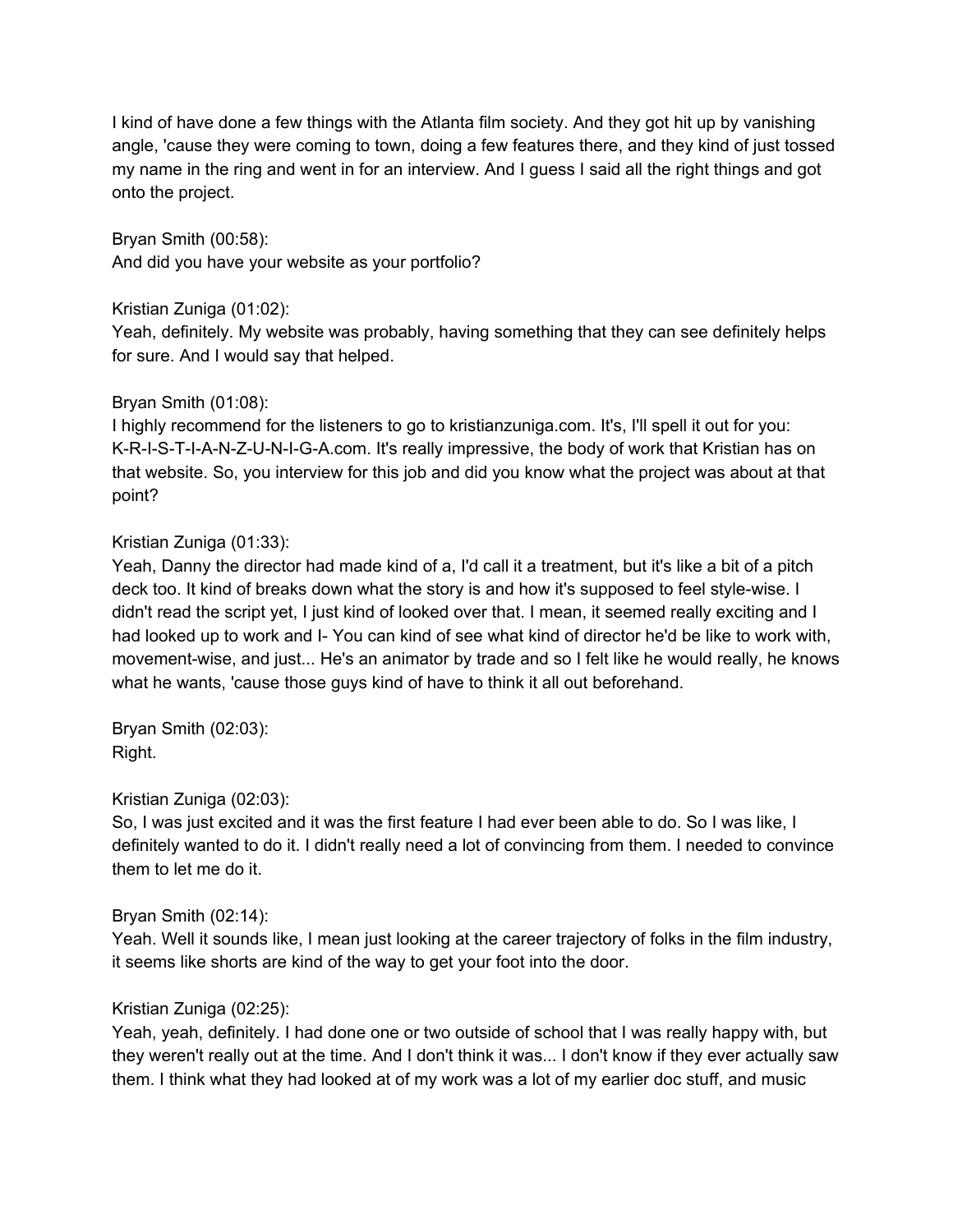video work with like... They were looking for someone who could do that kind of style, like doc-style, light quickly, and move the camera around in an interesting way.

Bryan Smith (02:50): Well, just looking at your commercial work. I mean those are miniature movies.

Kristian Zuniga (02:57): Yeah.

Bryan Smith (02:57): I mean they're incredible.

Kristian Zuniga (02:59): Yeah.

## Bryan Smith (02:59):

Incredibly cinematic too. So, how did you get involved with, and we'll get back to meeting Danny, the director and Beast Beast, but how did you get involved in commercial work and get your foot in the door in that industry?

## Kristian Zuniga (03:12):

It actually took a long time. I graduated in maybe 2012 and as soon as I came out of there I kind of went- I did a few small PA jobs on reality TV shows. But what really kicked it off for me was, I started working at a rental house as a prep tech, and then I kinda just got to know all the gear, got to know everybody coming into town renting. And from there, one day some dude just came in and was looking for a DP and he was shooting a Migos video -this was back before they were big- and he just asked me if I wanted to shoot it. I was like, "Okay." And then I shot that video for him and then just kept doing more and more music videos, because of that kind of thing. Through that I was able to work with bigger artists, and then the directors who are directing that they kind of, because they're working with these bigger artists now, they kind of were able to start getting commercial work geared around that. And so I was able to transition from music videos into commercial work through working with different rappers and stuff. Like, I did an anti-smoking campaign targeted towards urban youth, really kinda had like a hip hop vibe to it. And so I kind of hopped in on that kind of stuff and then transitioned more into traditional commercial work from that.

## Bryan Smith (04:22):

So, you're working in a rental house, getting to know the equipment, but you graduated in 2012 from where?

Kristian Zuniga (04:29): I went to Full Sail down in Orlando.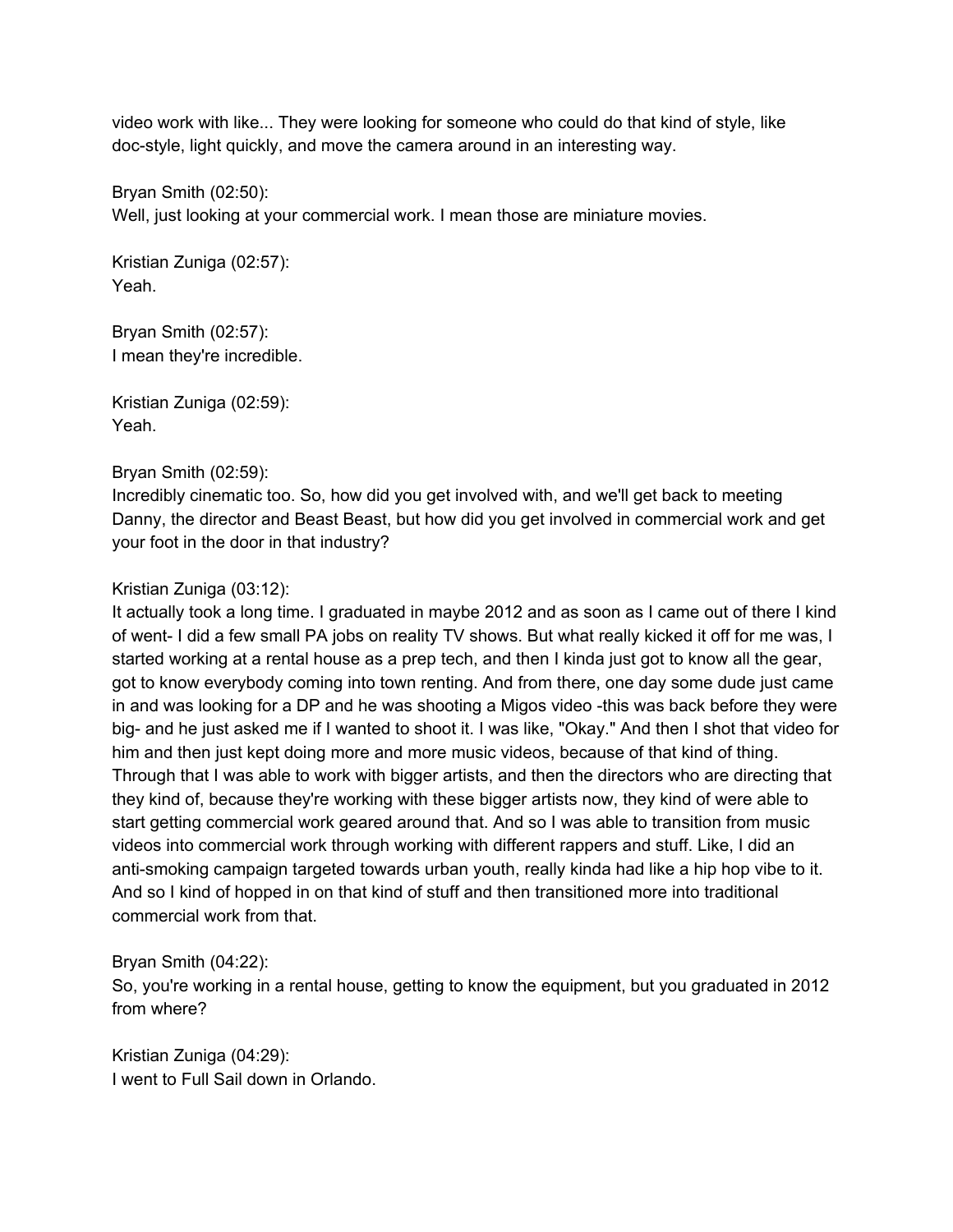Bryan Smith (04:32): And what is that? Is that a film school or is that a college?

Kristian Zuniga (04:35):

It's definitely, I would call it a trade school. You kind of go there, it's like two years, and you'll get to learn all the gear and just kind of learn how to work on set and learn the different roles. And it's not a lot of theory, it's definitely very technical.

Bryan Smith (04:47): Yeah.

Kristian Zuniga (04:47): Yeah.

# Bryan Smith (04:47):

And when you went to school there, what was your vision about where you wanted to go professionally?

# Kristian Zuniga (04:54):

I thought I wanted to be a director when I first went there. Then I quickly realized I don't like explaining myself to people. I just don't like having to convince a lot of people why I want to do something. It's easier, I'm a lot better one-on-one I think. And so from there we kinda got into lighting after the first couple of months in school and I realized how much I liked doing that. And it's kind of, it's really the DP and the director kind of very bonded. I think it's very similar, as far as what you have to do on set. Like, when it comes to the image I guess.

Bryan Smith (05:23): Right.

## Kristian Zuniga (05:23):

And I've realized that's the part I like about it. I like crafting an image, I like lighting, and I don't like so much dealing with the actors and like trying to get them to get into a certain mood, that wasn't for me. So, I kinda just switched into that and dove into it.

## Bryan Smith (05:38):

So, it sounds like you start off wanting to be a director, but you find out pretty quickly where you're most comfortable in that role or in the filmmaking industry.

Kristian Zuniga (05:49): Yeah, definitely.

Bryan Smith (05:50):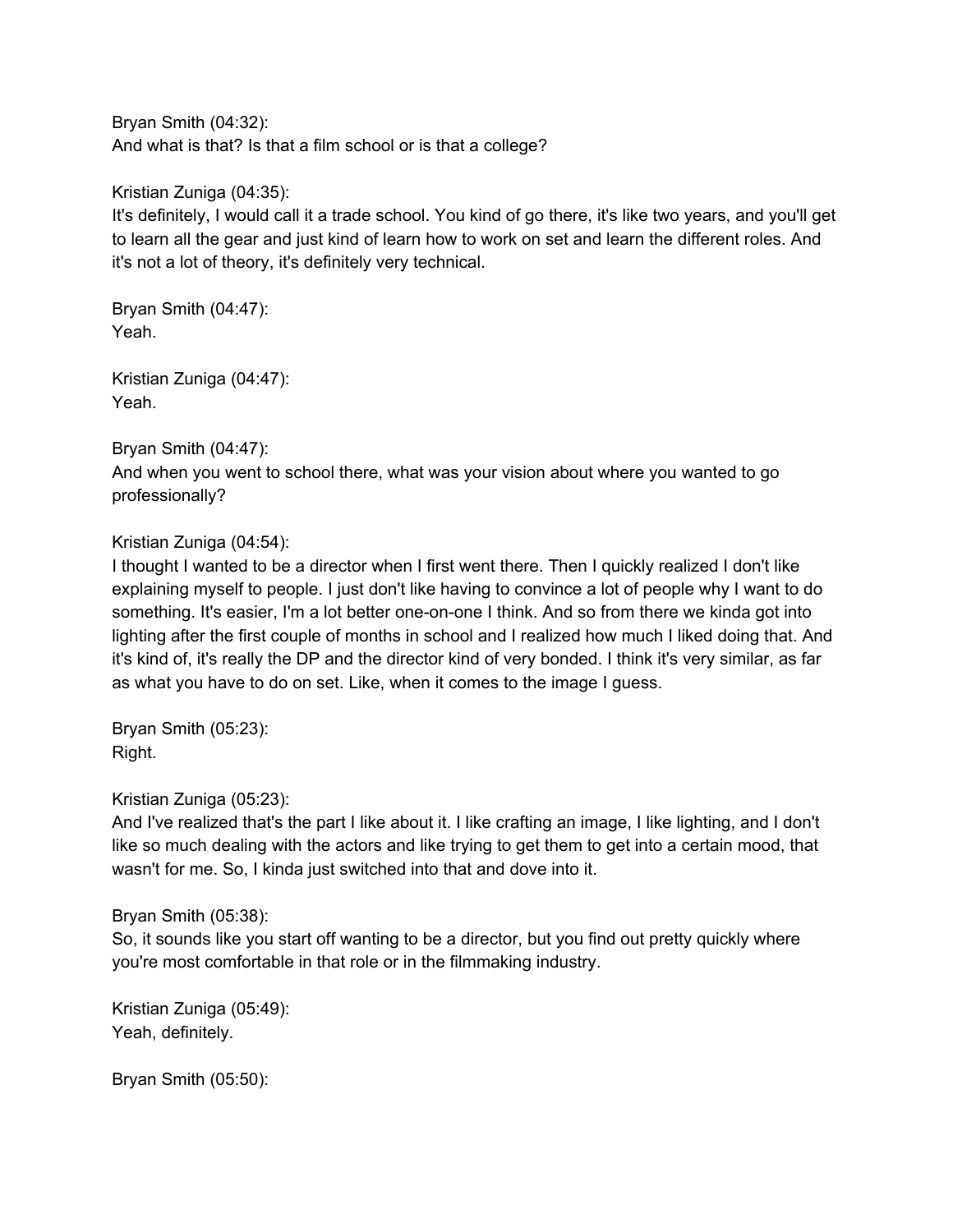So, let's go back to Beast Beast. When you came on board and you met Danny, and you knew he was an animator and had a lot of foresight and vision, what were his instructions to you in terms of how to shoot this project?

### Kristian Zuniga (06:07):

He, so in the beginning he was pretty straight forward about how he wanted to separate the three characters. They all kind of have a different visual style. And that's kinda what helped, really guided me in how to approach it. I don't know if you've noticed but Adam's stuff is either locked off or it's just literally on sticks, pan and tilting on a slider. There's maybe two handheld scenes with him in the whole movie and it's when he's with other characters, but it's like that kind of separates him from the other two. Krista is very much like, low camera's always moving, it's a bit tighter on her. And then Nito, because he's so active and athletic, it's a bit wider, but also low and always moving. And Danny kind of called the skateboard angles, you know?

Bryan Smith (06:48): Yeah.

#### Kristian Zuniga (06:49):

Just to kind of separate them all, and have their own energy and use the camera to kind of make you feel how their personality is, I guess. So, he was really upfront about that and that's something we had talked about a lot.

#### Bryan Smith (07:01):

Yeah. You know, that's what I noticed about Nito's character. And we'll talk about what the movie premise is, some of the listeners may not have seen it by the time this comes out.

Kristian Zuniga (07:12): Yeah.

#### Bryan Smith (07:12):

But Nito's character was incredibly kinetic. And so, in a lot of those low shots, give you a sense of just being right there in whatever movement he's in. And he's so athletic, and jumping around all the time and skateboarding. I felt like- And then you juxtapose that against Adam, the character Adam, who has this... I dunno, his personality is very rigid, and he has an understanding of exactly what he wants and what he's trying to accomplish. There was also kind of a sadness to the footage of him, I think was the saddest where he's just longing to be seen and be heard. And somehow you captured that. I don't know how you did it, but it was pretty impressive.

## Kristian Zuniga (08:04):

That was something Danny was really trying to make sure that you don't hate him. You kind of just feel for him. So, I'm glad you said that. It's a- He felt like it would be really easy to make that character look like a bad person. And he wanted to do his hardest to make sure that you didn't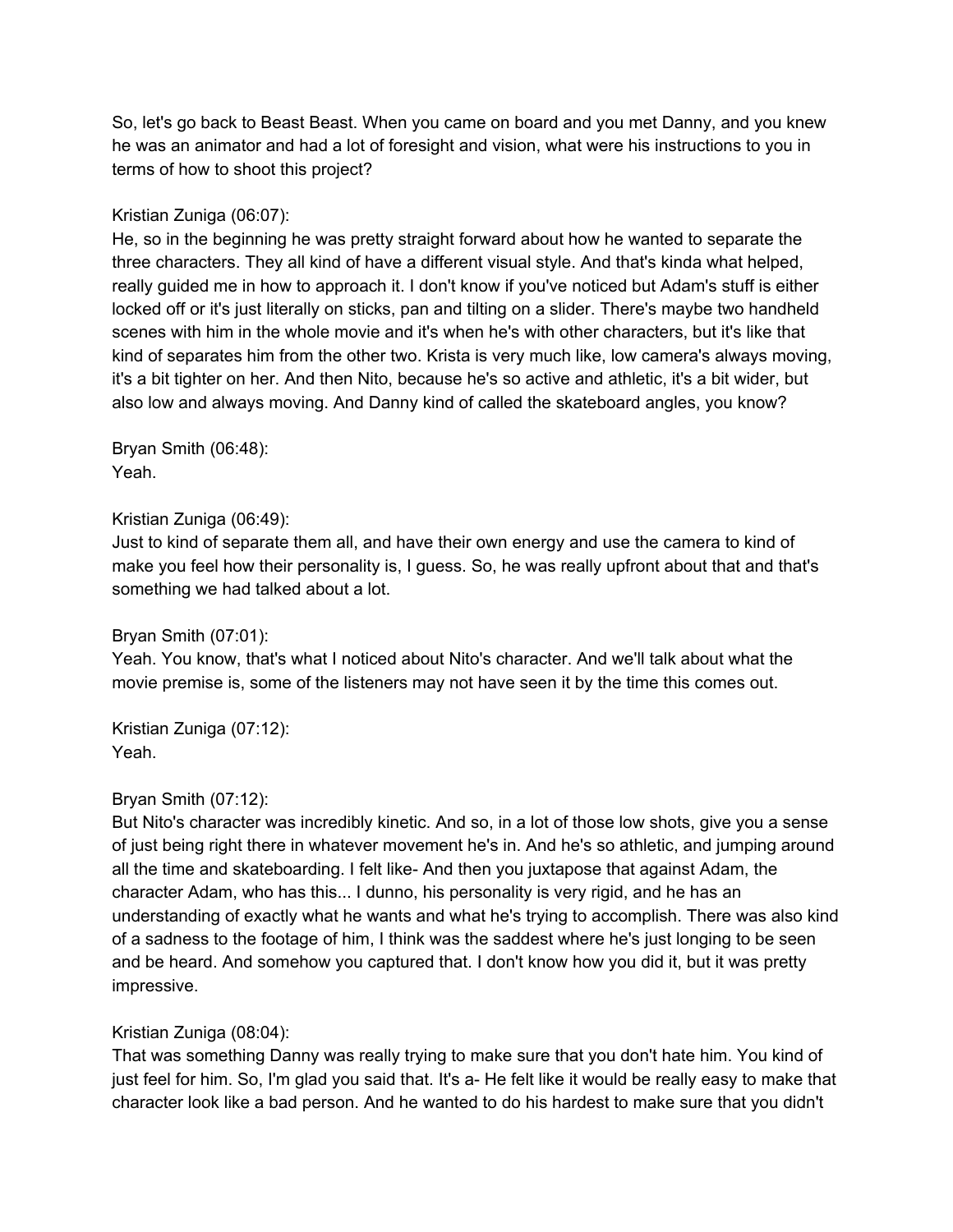think that, like you could kind of sympathize with them and feel bad for him. And it's a lot of just how you light it and how you shoot it. Like, for me it would have been so easy to just make his stuff really, way moodier that it was just to kind of force you to feel a certain way about him. But Danny was very, very conscious about that. Like, not making things too moody and not always doing like a Pharcyde key on him. You know, let him have a front light so you can kind of see his whole face. You're not trying to hide him from the audience, you want them to like be able to connect with them.

### Bryan Smith (08:51):

Yeah. Another thing I liked about Danny's approach to that character is, I think his parents, like if I were writing the screenplay, I probably would have written his parents as Fox news Patriots, Trump loving people. They weren't like that. They were very caring parents. They loved their son. I think they thought their son was probably too extreme in the direction that he was going. And I think that that type of nuance makes for a much more interesting film.

### Kristian Zuniga (09:24):

Yeah, yeah. It makes him, it's like he's a real person. There's not a stereotype of what a gun enthusiast would be. That's what Danny was really trying to show, that these are like real people and they're not all like a Fox News family.

### Bryan Smith (09:40):

So, let's talk about the scenes. First of all, before we talk about the scenes of the movie, can you tell us what the movie is about and who these characters are?

#### Kristian Zuniga (09:50):

I think the easiest way to describe it is that, it's a coming of age story that's set in a perfect snapshot of time in the South. I would say it's very modern, it's very much like right now. And there's a lot of, I guess it's a lot of how social media and the news cycle kind of affects people's lives, and how they kind of navigate through that.

#### Bryan Smith (10:12):

And the premise of the movie, I wasn't certain in the first act, if there is an act of the film, but the first 30 minutes I really wasn't sure where it was going. But when you start to see the intersections of these lives the tension starts to build, because you know it's leaning toward something.

Kristian Zuniga (10:32): Yeah, you can feel it's going somewhere.

Bryan Smith (10:34): Right. Especially with the gun enthusiast.

Kristian Zuniga (10:35):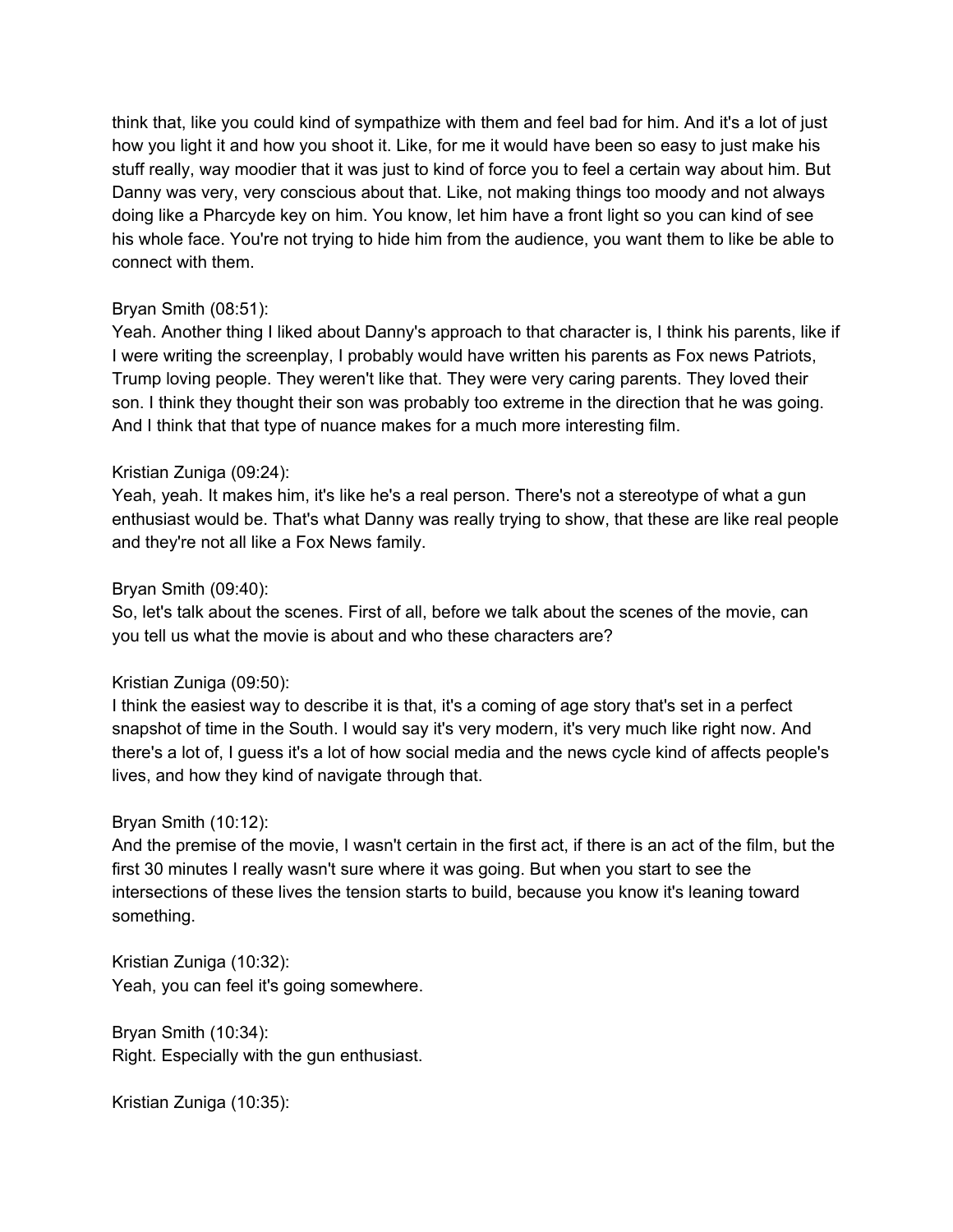Yeah.

Bryan Smith (10:36): It's like you don't know where it's going at all.

### Kristian Zuniga (10:38):

Yeah. You really don't. I can tell in the audio while watching it, which is cool, was when people started feeling that feeling, or they're like, "Ah!" They can kind of sense that everything is going to mix together in a way that they probably aren't going to like.

## Bryan Smith (10:50):

So, the three characters are incredibly different. And when you're shooting the scenes at the party, and I'm not gonna spoil it for anybody who hasn't seen it, but there's this party scene that. Let's just put it this way, things go terribly wrong at this high school party. What was your approach to shooting that scene and how did you embed yourself into what was happening in the scene?

### Kristian Zuniga (11:18):

The approach to that, which was approached to like a lot of the scenes we did, was Danny really doesn't like having stuff on the ground like lights. He doesn't like having to relight and pull people out and like move stuff around. He doesn't like wasting time, I guess. So for that, and for a lot of the movie, what we really had to do is light for 360 almost, like you have to light to be able to shoot anywhere. So, in the kitchen we had like something [intelligible] like a big old gem ball, just kind of washing that out with a tungsten light.

#### Kristian Zuniga (11:50):

And then, all of the lights you see in the frame are actually lighting the scene too. We just got, we rented- Oh no, we actually got a bunch of DJ equipment from somebody at the school that we shot in. And we kind of just set it up practically within the scene, and I just bounced it off the ceiling and kind of controlled all the levels so it looked right. I felt like it looked really good and you can see it in frame, which so, and it's like a practical source that would make sense to be there. So, it kind of just worked out. But there's maybe one source that we would use for closeups and stuff to bring in. But other than that you can kind of just be... I can literally move the camera wherever I want and not see a film line.

#### Bryan Smith (12:26):

And so, you had a handheld camera, obviously.

## Kristian Zuniga (12:29):

Yeah. We kind of built it out to be as small as possible. We made like a backpack rig kind of, everything on the body was stripped away and put into a belt that you could wear. So, the camera itself was maybe... They can't see this, but it's maybe 12 inches long and 6 inches wide. So, it's like really tiny little thing you can move wherever.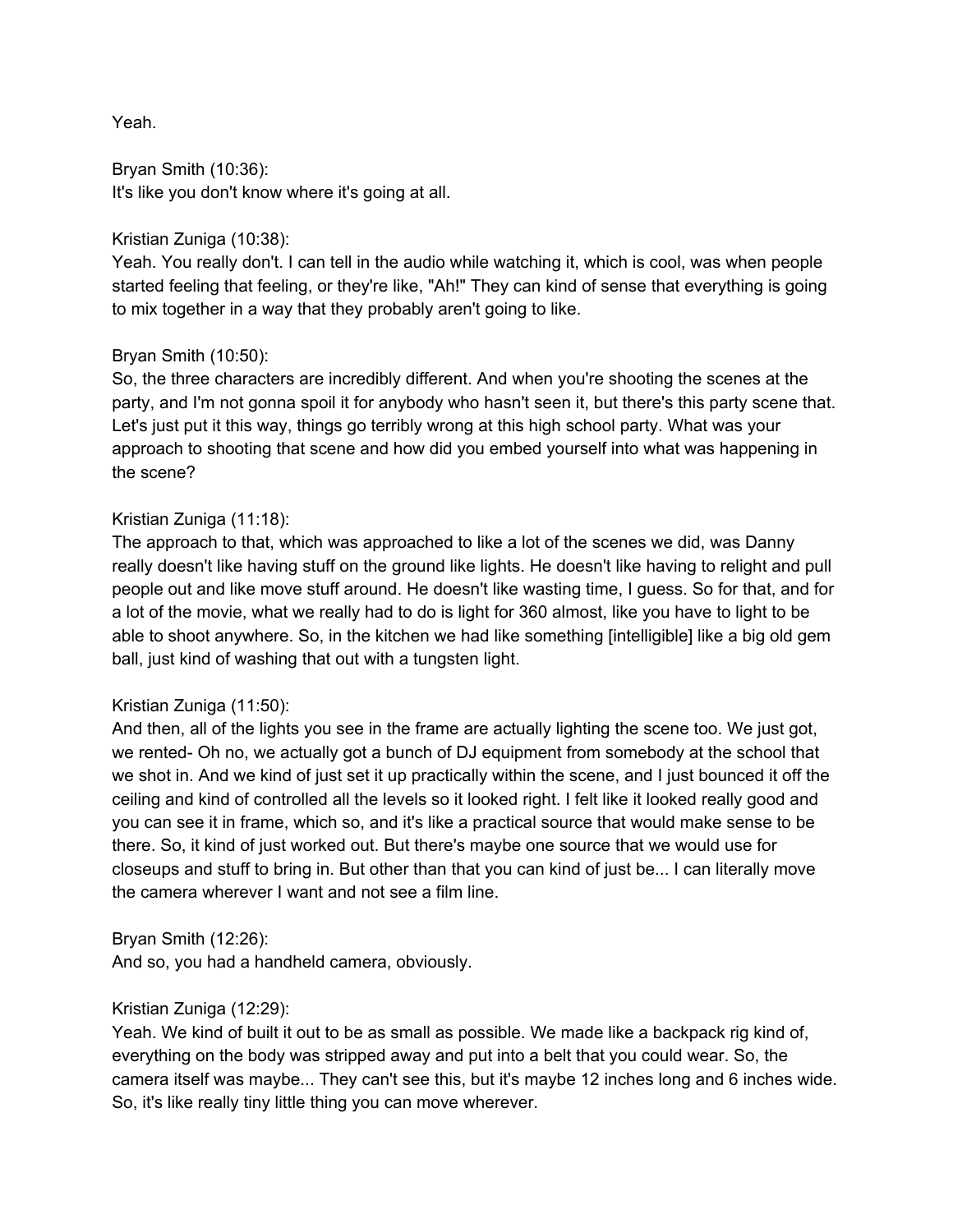Bryan Smith (12:48):

And so you're in this party scene and this fight breaks out. Were you ever hit or bumped into or in danger in any way?

Bryan Smith (12:57):

No, I was okay. I operated a lot of the stuff before it kind of heated up. Danny's himself an operator too and he kind of, he knows what he wants. So he was the one, when it got a little gritty, he was doing all that. I don't know, I think he was fine though. I don't remember.

Bryan Smith (13:15): I was wondering if the actors would be fine, because there were some pretty heavy duty fight scenes.

Kristian Zuniga (13:20): Jose did fine, that dude is so good.

Bryan Smith (13:21): He's- I've never seen anyone, anyone that athletic and limber.

Kristian Zuniga (13:28): Yeah. So, you were there at the screening, right?

Bryan Smith (13:29): At the Q&A where he did the handstand.

Kristian Zuniga (13:30): Yeah!

Bryan Smith (13:30): Yeah. So, was Alec Baldwin involved in any of the day to day shooting or the consulting work that you saw?

Kristian Zuniga (13:40):

I think him and Danny I know had a lot of conversations about the script and the characters before we started filming. But he sent his partner, Casey Bader, out just to kind of help us stay on track and do whatever production things we would need.

Bryan Smith (13:53): And so how did Alec Baldwin get involved? And Casey?

Kristian Zuniga (13:57):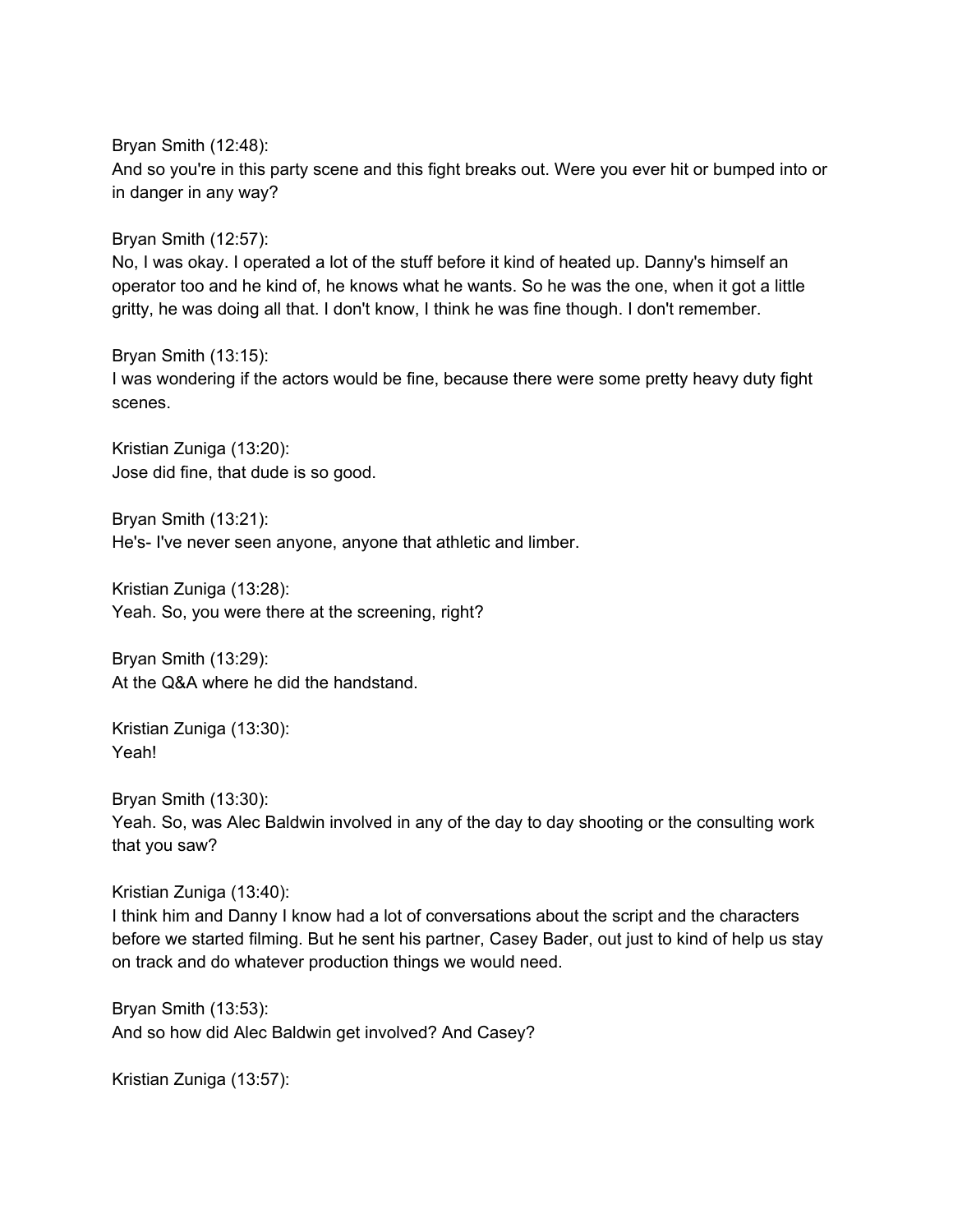I think Casey ended up seeing Krista at South By, and he really liked the short and he brought it to Alec. And they reached out to Danny. And Danny met up with them and it kinda just worked out. They were, Danny told him he already had the feature script for Beast Beast done, and he was actively working on it at the time. And so it all just kind of happened at once.

Bryan Smith (14:18):

And does that mean that Alec had a production company that was backing it at the time?

Kristian Zuniga (14:23):

I'm not quite sure the details of it to be honest. That's probably a Danny question.

Bryan Smith (14:28):

Yeah. Yeah. Well, maybe he'll agree to talk to me after hearing this. So, Beast Beast, was that the title of the script when you read it?

Kristian Zuniga (14:37): Yeah.

Bryan Smith (14:38):

Yeah. And so did he get that from the acting, from Shirley's acting lessons, that he had already cast her and talked to her about that?

#### Kristian Zuniga (14:45):

Yeah, I think so. Which I kind of find that out at the Q&A too, I didn't really know that. I thought it would, it's just something he- 'Cause his brother's really big into acting as well, and I think they all kind of came up in theater. So, I thought it was just from his own experience too. But it's kinda cool that Shirley had a little hand in it.

Bryan Smith (15:02):

Yeah. 'Cause I was watching, as I was watching the movie and I'm thinking, "Okay, where is the Beast Beast? Are one of these kids, the beast." And then there's another kid that's, I was like-

Kristian Zuniga (15:11): Oh, you thought it was literal or something?

Bryan Smith (15:13):

Yeah, I was like try- And then I see they're doing these acting theater exercises, beast beast. What is the phrase, beast beast...?

Kristian Zuniga (15:23): Ready to act.

Bryan Smith (15:24):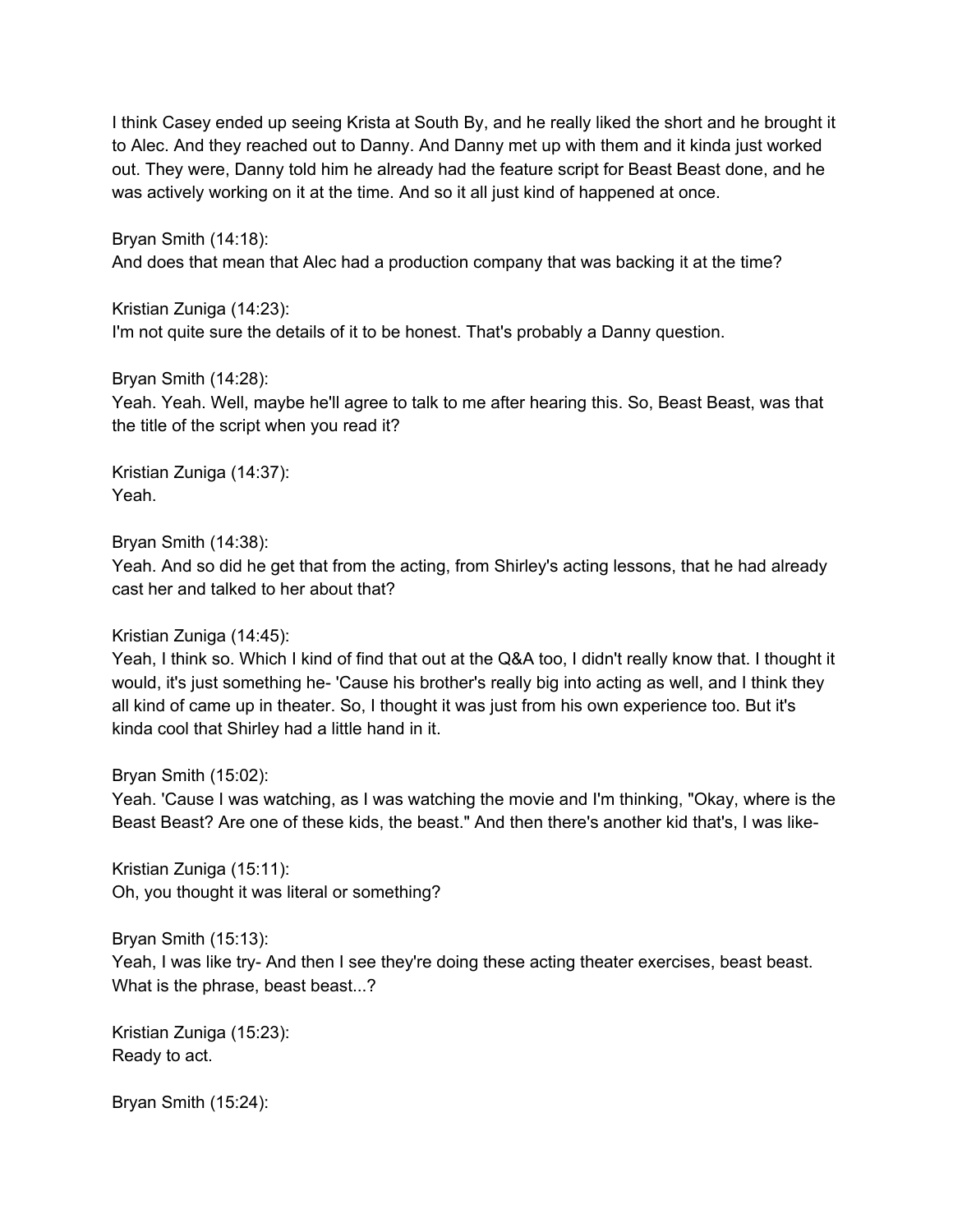Ready to act. Yeah. And, but I tell you, this film was so impactful from the standpoint that you have three- I think one of the important considerations for how a movie feels and how you react to it, or your expectations going in. And when you have three kind of unknown actors, they're child actors basically, or very young actors. It helps with lowering or zeroing out your expectations going in, and that's what I love about Sundance, because I know nothing about this film other than the very brief, ambiguous description that's in the guide, the Sundance guide. And then you have someone like Shirley who is so charismatic on screen and just, you just instantly fall in love with this character, just like Alec was saying during the Q&A. And they're all charismatic in their own ways. But then this narrative unfolds, and I think it was brilliant the way Danny put that together. When you finished the project, were you involved at all in the editing process?

## Kristian Zuniga (16:32):

I saw a few cuts here and there, but most of the editing was taking place in LA and I live in Atlanta, so I didn't get to see a lot, but I know they did a lot of test screenings. And so they would have people come in and watch a rough cut and give feedback and stuff. I never really got to sit in on one of those, but I did see quite a few cuts.

#### Bryan Smith (16:49):

And when you're thinking, when you're shooting, are you thinking about that any process at all? Because I know you've done some editing.

## Kristian Zuniga (16:56):

I mean I tried to a bit, but to be honest, the way Danny edits is like something I've never seen before. So, I just let him tell me what to do. I don't... It's so hard to keep track of what's happening in his head, the way he likes to shoot. It's like impossible to see how he's going to piece it together unless you're him, for some of the scenes at least.

#### Bryan Smith (17:16):

So, you're just trying to get as much usable footage as possible.

## Kristian Zuniga (17:18):

Yeah, for sure. So much of the Krista/Nieto stuff was me just lighting a space for Danny and then letting him go in there and operate, and we would do- He would just run a card out, he would keep shooting until the card's dead, and just keep giving them different performance things or moving the camera in a different way. Him trying to like find it, and in his head piece together what he wanted out of it. 'Cause there's a lot of stuff like moving from one character to another, like while they're talking and the camera's just floating around and going between all this stuff. I was like, there's no- I can put that together in my mind how he's going to cut that.

## Bryan Smith (17:51):

So you talked about a card running out, so this is all digital?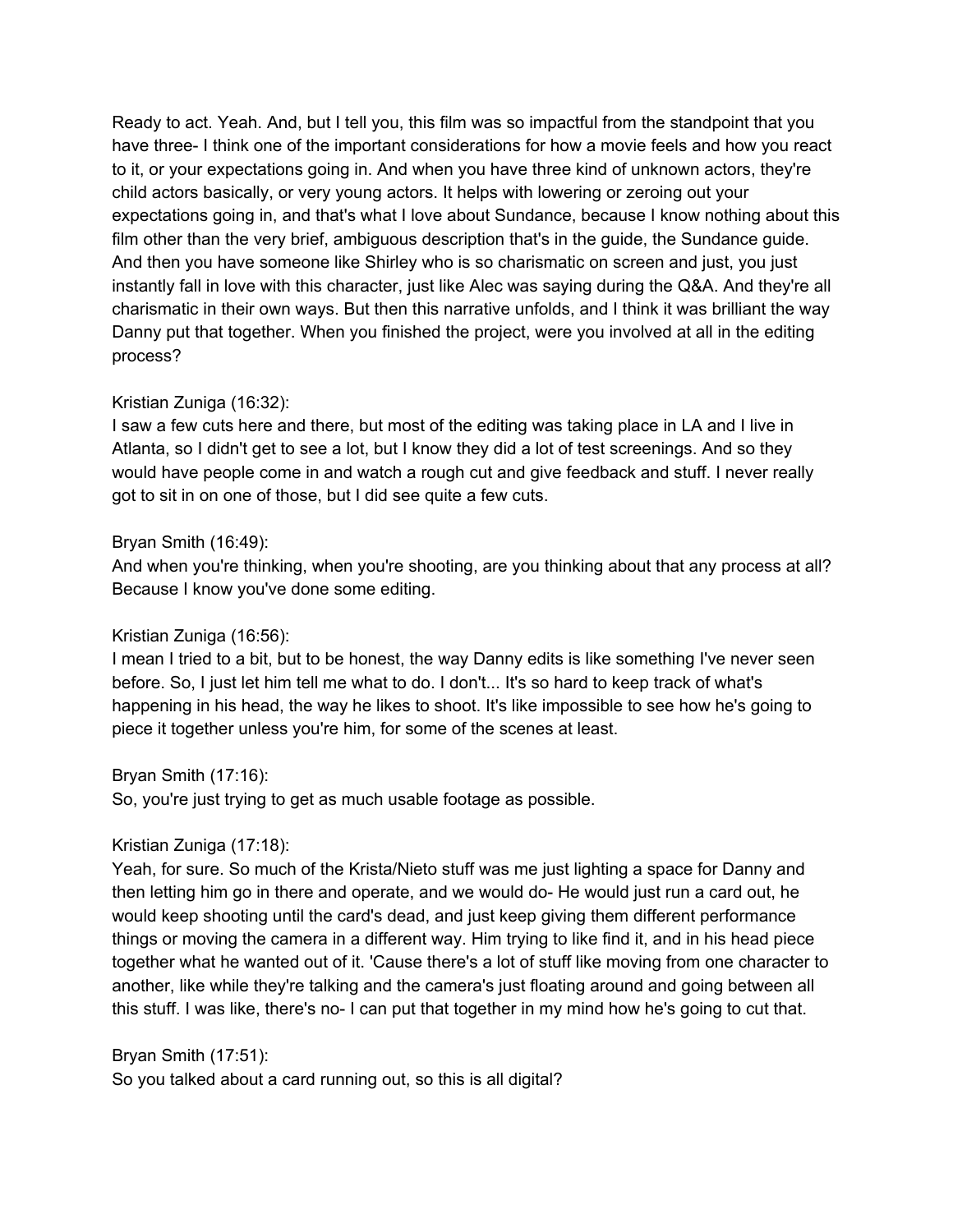Kristian Zuniga (17:56): Yeah, yeah, yeah. We shot on the Alexa Mini.

Bryan Smith (17:58): So where do you think Beast Beast is heading next? Is it looking for distribution?

Kristian Zuniga (18:03):

Yeah, I think they have somebody attached to it, kind of helping them out with that. I think that's definitely the end goal.

Bryan Smith (18:09):

Yeah. And is that something that you want to be involved with in the future? Is that part of the filmmaking process where, after the shoot you are part of the team that's working on distribution? Or are you looking at making your mark in cinematography and staying in that lane?

Kristian Zuniga (18:27):

I think I definitely want to stay in my lane. They hire a lot of really talented people who specialize in doing that kind of thing. And I don't think I would be any help, that's not what I'm interested in. It's nice to see it get there, but that's not my area of expertise.

Bryan Smith (18:42): So, where do you see yourself in, say, five years?

Kristian Zuniga (18:46):

Ah, hopefully doing episodics or second unit on some bigger things, and maybe do some more of my own features.

Bryan Smith (18:54): And what does second unit mean?

Kristian Zuniga (18:56):

Like being a second unit DP on- So, I live in Atlanta and there's a lot of a lot of large Marvel films there. And ideally in the future I could kind of work my way in through second unit and work on some bigger films like that.

Bryan Smith (19:09):

Yeah. Why are so many films shooting in Atlanta, and so much TV?

Kristian Zuniga (19:13):

The tax incentive. They have, I think it's like 40%. So you can, for 40% of your budget that you spend there, you get back. So, it's like it- That's a lot of money and there's a lot of space and land is cheap, I'm assuming, in the South right now. So, Pinewood built like a huge studio out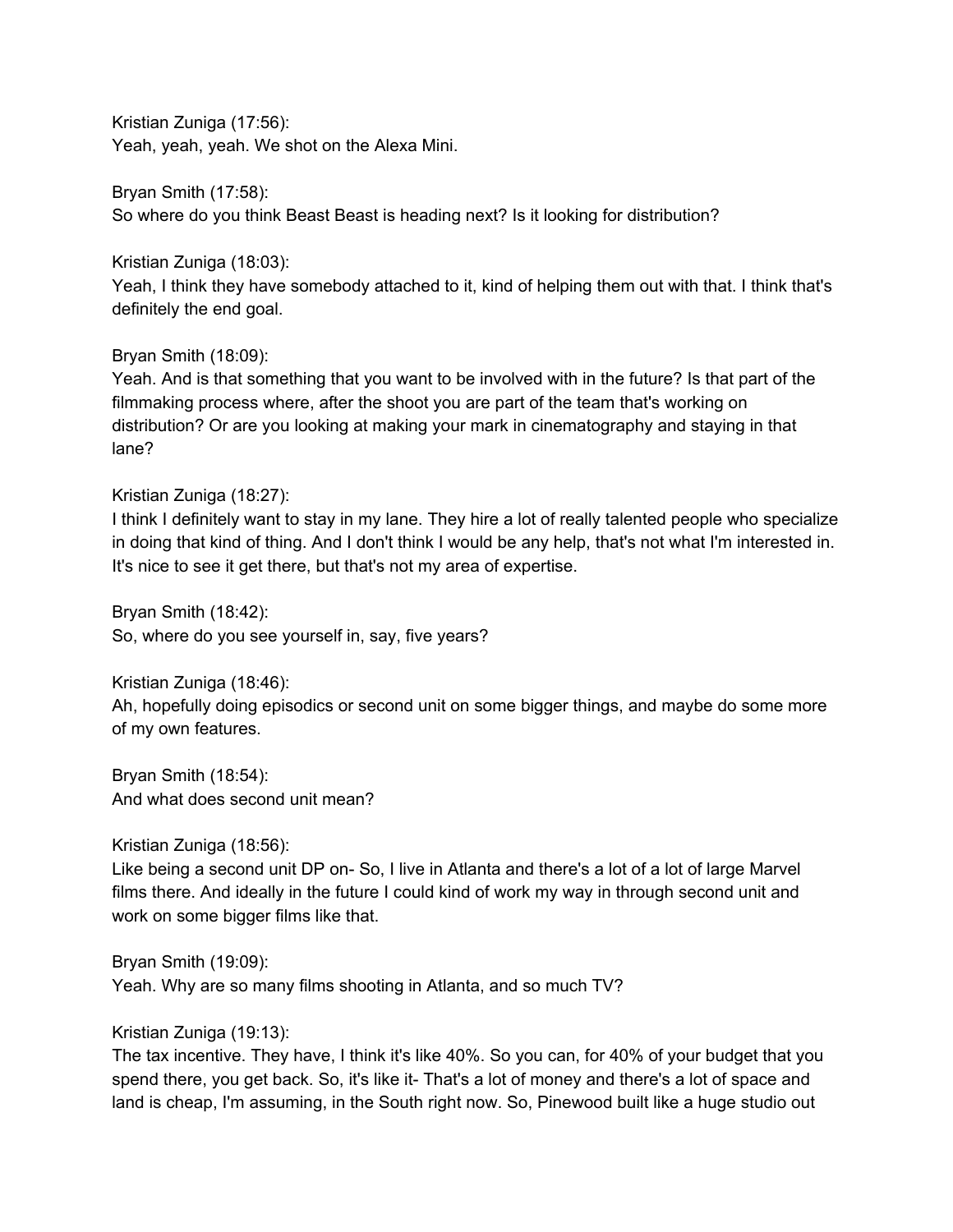there and I think they were, they had a contract with Marvel for a few years, I think. And I think they might've just renewed it.

Bryan Smith (19:36): So you're looking to stay in Atlanta then?

Kristian Zuniga (19:38):

Yeah, I think so. It's like there's a good, there's a high ceiling there. I can still kind of work my way up too, and I think there's not a lot of competition, at least as far as LA goes. I think there's a lot of DPs in LA and Atlanta there's quite a few, but it's not quite as cutthroat.

Bryan Smith (19:54):

I see you've got some other projects and quite a few other projects that are in your IMDb filmography. Are there any that are current or future projects that you're about to work on?

Kristian Zuniga (20:06):

No. What you're probably seeing is, I did a feature rollers last year that's still in post, and then I did another one called Spaghetti Junction over the summer. I'm not sure if that one's up on there. Most of those are all things I need to go back through and edit some of those. Some of those are really old, terrible shorts from school I need to pull out of there.

Bryan Smith (20:25): So, when you're- Do you consider yourself to be a freelancer at this point?

Kristian Zuniga (20:28): Yeah, I mean for sure.

Bryan Smith (20:30): Yeah. So, You have this website with your body of work.

Kristian Zuniga (20:33): Yeah.

Bryan Smith (20:33):

And you've made these connections in the commercial industry and those connections, are they continuing to provide work so you can pay the bills and...?

Kristian Zuniga (20:41):

Yeah, for sure. I have an agent too, but I mean I think all DPs are freelance, unless you work a company, you know?

Bryan Smith (20:48): Yeah. Have you ever thought about coming to LA?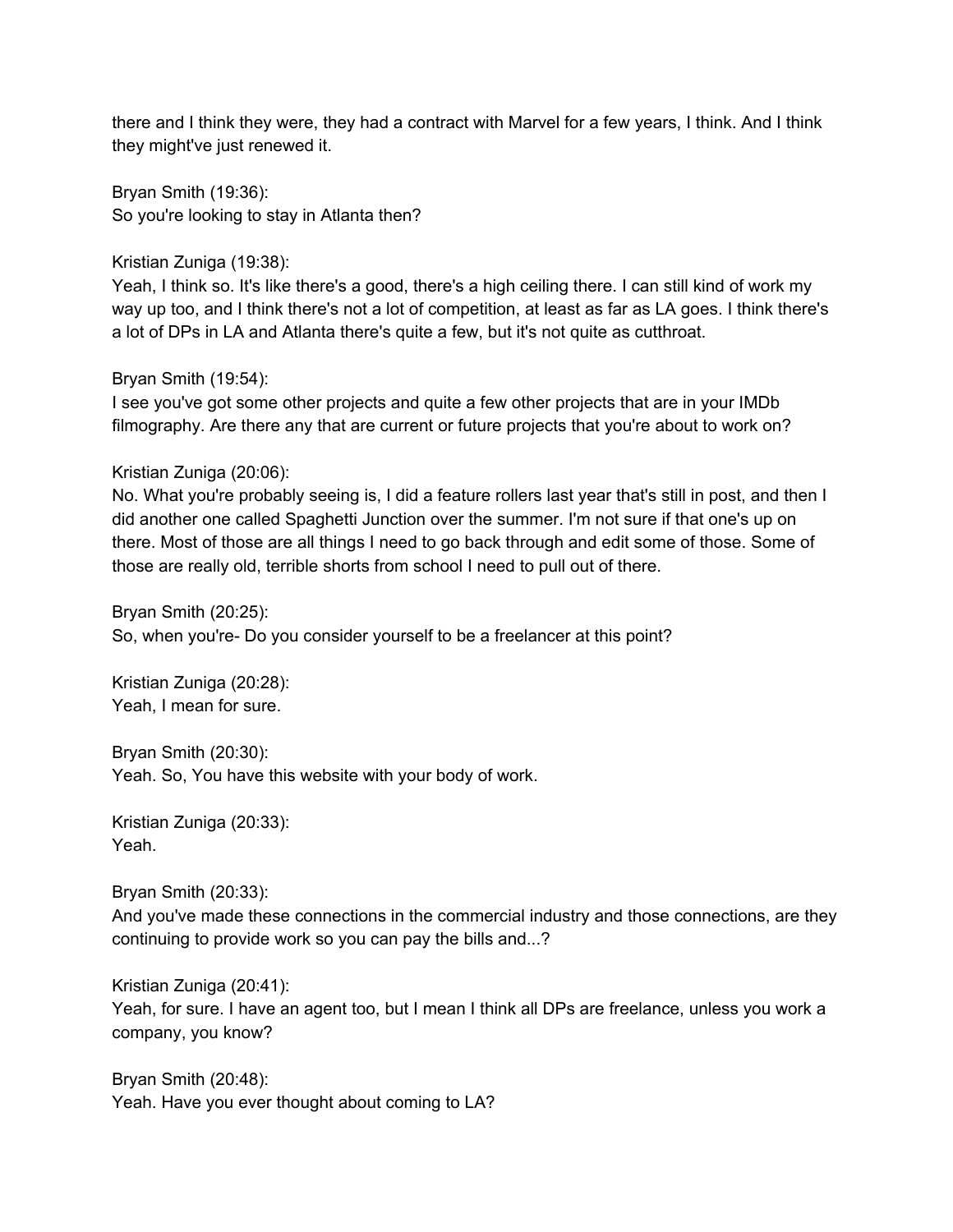Kristian Zuniga (20:51):

When I was really young, yeah. I don't think I would do it now. I'm kind of pretty settled in Atlanta.

Bryan Smith (20:56): Do you have a family there?

Kristian Zuniga (20:57):

I live with my girlfriend and two cats, so yeah, I guess I consider it a family.

Bryan Smith (21:01):

Yeah, that's a family. So, let's talk about the skillset that, if someone wants to get cinematography and they're in high school, say, or junior high. And they're really interested in the visual aspects of filmmaking, what type of skillsets would you recommend that they start working on?

Kristian Zuniga (21:22):

I would definitely say to, I mean, lighting's a huge thing, but a lot of it is really personal skills. I think there's a way you need to know how to talk to other people and talk to directors, and I think it's really easy to try to push what you want style wise. But I think what's more important that I'm finding in narrative is, it's not really about how I think I want to shoot it. It's about the director's vision and how you help him get to that, you know? So, I think being able to be open and collaborate with other people is probably really important.

Bryan Smith (21:53):

It also sounds like you need a degree of humility, and to be humble-

Kristian Zuniga (21:58): Yeah, definitely.

Bryan Smith (21:58):

-About the process and collaborative as well. So the technical skills, you talked about lighting. But I'm kind of a dummy when it comes to tech. I have a camera that is way too much camera for me. I have a Sony A9 and I still don't know how to use it. How would someone in high school, who wants to get into film, start learning about photography? And I know there's a lot of YouTube videos out there, but- And you went to, it sounds like you went to kind of a film school for cinematography,

Kristian Zuniga (22:33): Yeah, to learn the cameras and lighting and glass.

Bryan Smith (22:34):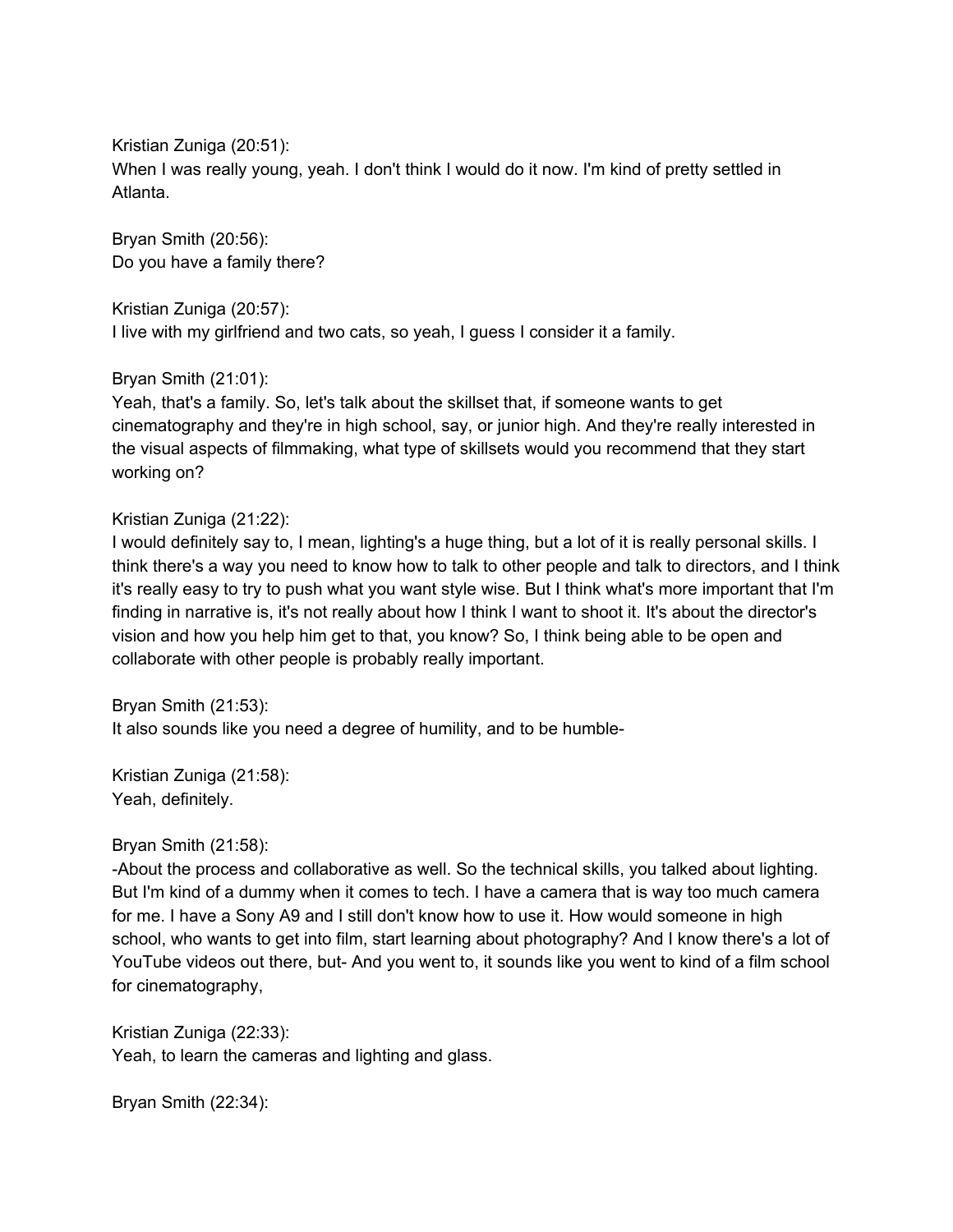What do you recommend for high school students beyond the interpersonal skills in terms of how to build up that skillset?

## Kristian Zuniga (22:43):

I mean, it's a lot of just going out and doing it. You're going to figure out a lot just by going out and shooting things. Even if it's just stills, you don't have to shoot video. You'll figure out a lot about what you like and kind of where you like to put the camera. And then, what helped me out a lot was just watching movies. You watch movies and you find scenes you really like, and you pull stills from that, and you stare at them for a while, and you ask yourself, "Why do I like this? What are they doing that makes me like this?" And you try to break that down and that can kind of help teach you how to recreate it, or find your own style from that. And there's a lot of, anything from the Criterion Collection will have really good behind the scenes. And so, you can go and watch that and see, find that scene that you like and see if you can see kind of how they lit it, and where they're putting the camera, just to help you break down the things you like, you know?

Bryan Smith (23:29): Yeah. Well, it sounds like you have to be kind of a film buff.

Kristian Zuniga (23:32): Yeah, for sure.

Bryan Smith (23:33): Yeah.

Kristian Zuniga (23:33): Definitely.

Bryan Smith (23:33): If you want to be successful. Who are your influences?

Kristian Zuniga (23:38): It's hard to say. I like, weirdly my influences are a lot of younger DPs. It's like DPs that I was their stuff growing up. Just like on Vimeo.

Bryan Smith (23:48): Yeah.

Kristian Zuniga (23:49):

I don't know. I'm a big fan of people like Chase Irvin, Khalid, who's actually here. He has a film in the festival too, but it's just like guys who kind of were coming up when I was a kid.

Bryan Smith (24:00):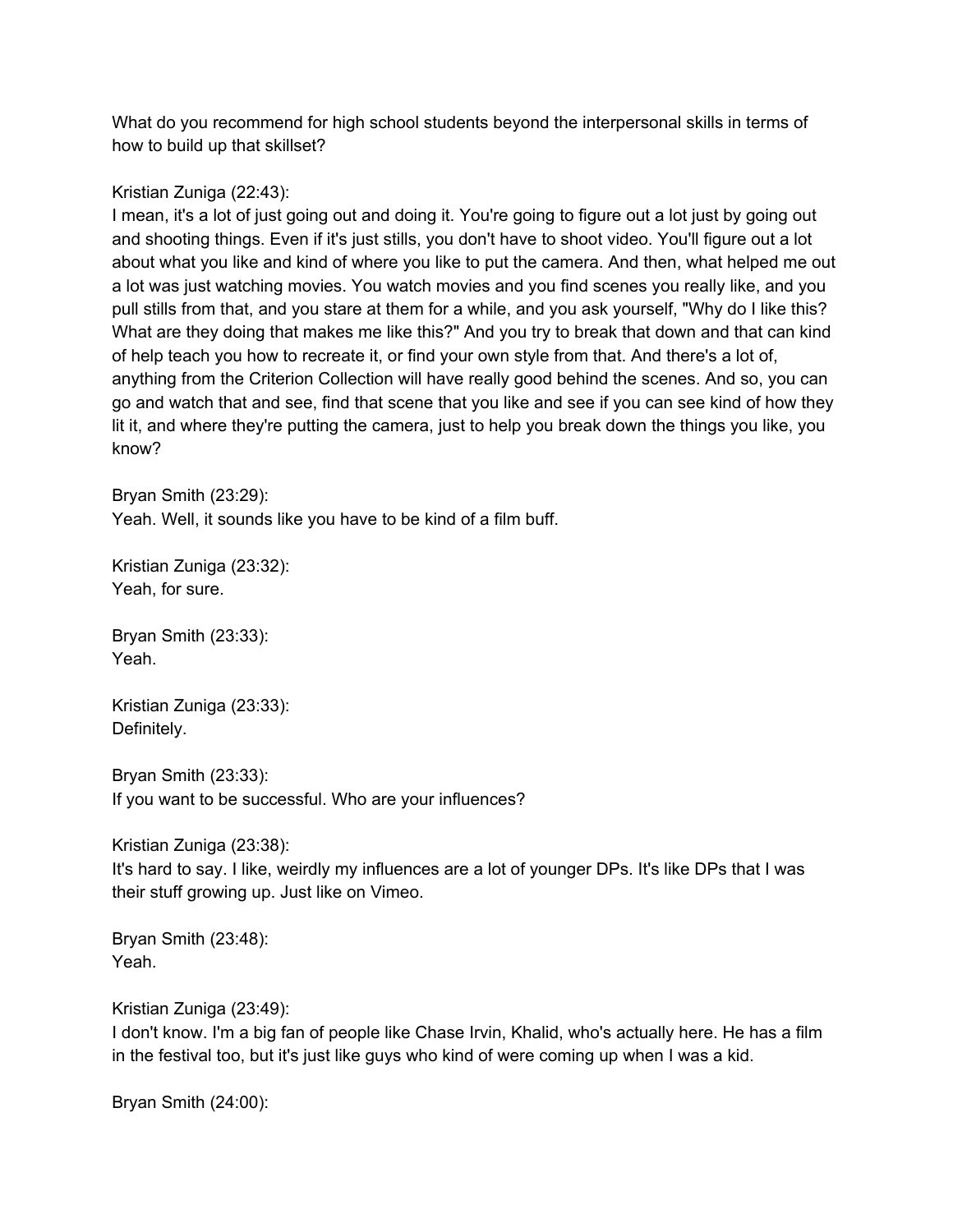And the movies that were influential for you?

Kristian Zuniga (24:02):

Anything with David Fincher. I love The Game. That's one of my favorite movies, I can watch it like all the time. Cronenberg, I'm a big fan of. His son actually has him film here.

Bryan Smith (24:11): Oh yeah?

Kristian Zuniga (24:11): I'm going to try to see tonight, yeah.

Bryan Smith (24:12): Oh yeah. What is it?

Kristian Zuniga (24:15): Uh... I forget what it's called to be honest.

Bryan Smith (24:16): Okay. I'll look it up in the directory.

Kristian Zuniga (24:17): Yeah, Brandon Cronenberg though, he has a film here.

Bryan Smith (24:20): Okay.

Kristian Zuniga (24:21): At least, I want to say his name is Brandon. David Lynch, I was a big fan of for awhile and anything with Paul Thomas Anderson too.

Bryan Smith (24:26): Yeah. Oh, Paul Thomas Anderson.

Kristian Zuniga (24:28): Yeah.

Bryan Smith (24:29): That's just next level.

Kristian Zuniga (24:30): I think I watched Magnolia in high school and I was like, "That's what I want to do."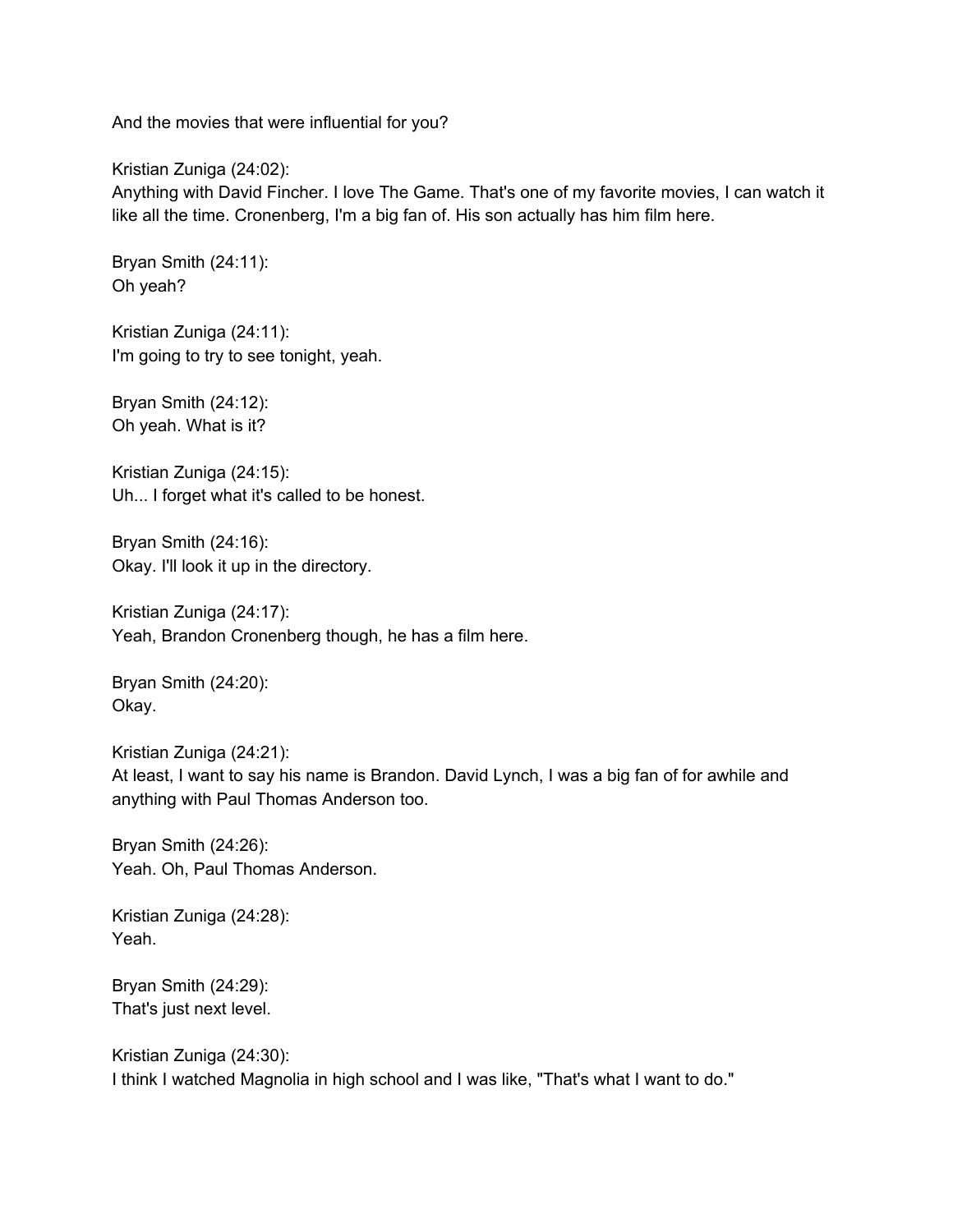Bryan Smith (24:34):

Yeah. I watched it, probably three or four times in a year, after it came out on DVD, and it's so distinctive. I love when you watch a movie and you can guess who the director is, or you can guess who the cinematographer is.

Kristian Zuniga (24:48): Yeah, you can feel their style.

#### Bryan Smith (24:50):

Yeah. The iconic shot that I think about, from a cinematography standpoint, is in Goodfellas, which is the opening scene where I think it's a single shot. And also I think Birdman has a similar scene where it's one shot, handheld and they're walking through a kitchen and hallways and it's like, how do they transition from room to room without changing cameras, without hitting stop? Have you thought about that type of approach to film with your own work, when you look at other cinematographer's work and other director's work, and how technically to execute those types of shots?

Kristian Zuniga (25:30): Yeah, for sure. Like doing long oners kind of.

Bryan Smith (25:33): Yeah.

Kristian Zuniga (25:33):

Yeah, definitely. It's not crazy hard. The hardest part about it is getting the blocking right, and kind of coordinating with all of these people that you have to walk past, and making sure they're hitting things. Other than that you just like light from above, or light practicals and go from there. But yeah, the blocking is the biggest part of why that works, I think.

Bryan Smith (25:53): And what is blocking?

Kristian Zuniga (25:54):

Blocking is a... I guess the easiest way to say it is like the relationship between people and camera and where you put them, in which direction they're moving to.

Bryan Smith (26:01): Oh, okay.

Kristian Zuniga (26:02):

Yeah. It's like it's a big part of a camera movement, I'd say. And directing, directing and blocking I think is their biggest job in my mind. Working with the actors and blocking them out, 'cause that's so much of the story.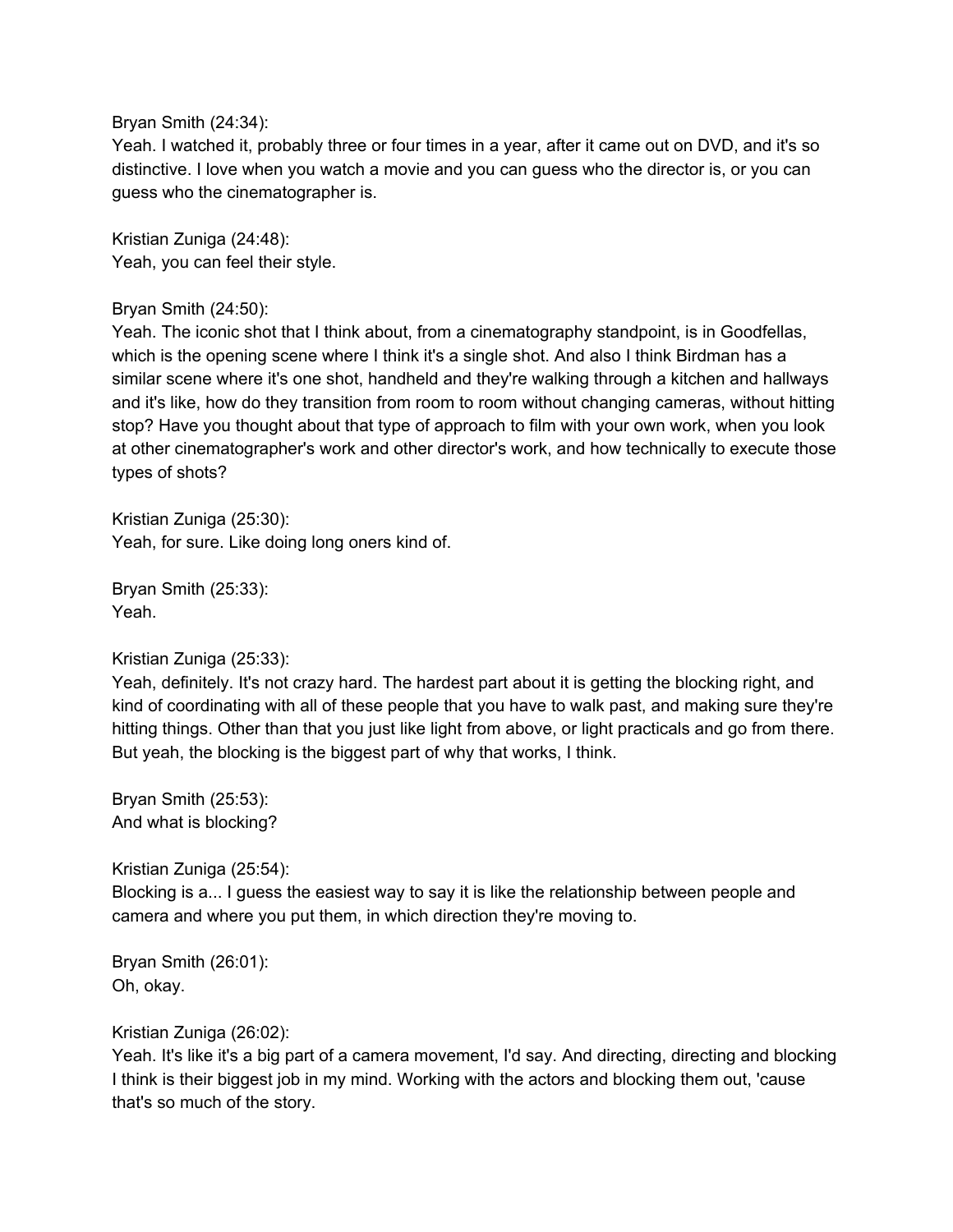Bryan Smith (26:14):

So, tell us what it was like when you found out that you were going to Sundance.

Kristian Zuniga (26:20):

I don't remember. I was definitely really excited, but I don't remember what I was doing. I, Danny always calls me at like 2:00 AM, 'cause I live in Atlanta and he lives in LA and I think he's just always up late. And I don't think he ever realizes that it's super late for me. And so, I think he just called me really late and I was like, "Whoa, cool." And then probably went back to sleep. I don't remember. I do remember being really excited though.

Bryan Smith (26:41):

Yeah. And then you were part of the red carpet event?

Kristian Zuniga (26:44):

Yeah, yeah. I was there, I was with the one of the sound designers and both of the editors.

Bryan Smith (26:50): That's nice that they included everybody like that.

Kristian Zuniga (26:52):

Yeah. It was awesome. So many people poured a lot of their their energy into this and Danny was, has been, really great about giving everybody a bit of shine, you know?

Bryan Smith (27:01): Yeah. And any other film festivals scheduled this year?

Kristian Zuniga (27:05): There's two in talks. I don't know if I'm allowed to talk about it though, but yeah, some potentially, some really cool ones.

Bryan Smith (27:12): Yeah. You'll be on the road again.

Kristian Zuniga (27:13): Yeah. Well, I don't know if I'm going to go.

Bryan Smith (27:15): Yeah.

Kristian Zuniga (27:16): Yeah. It's just expensive to keep going out, you know?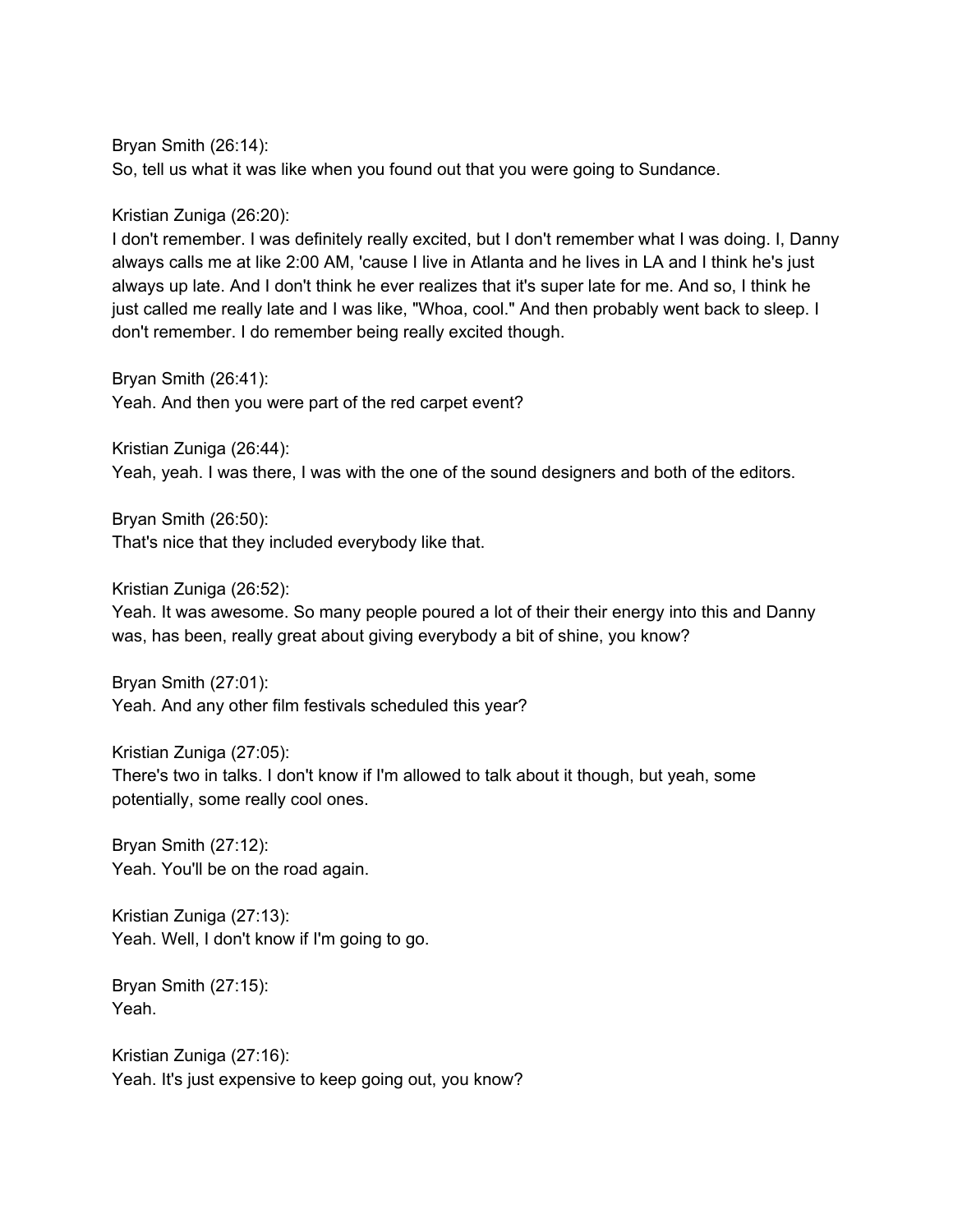Bryan Smith (27:18): Yeah, well I mean the hotel and airfare and all of that.

Kristian Zuniga (27:21): Yeah, yeah exactly.

Bryan Smith (27:23): Yeah. So, what do you have on the agenda next, for 2020?

# Kristian Zuniga (27:27):

Nothing lined up yet. To be honest it's been a bit slow this year. I have a feature doc I'm working on with a buddy, but it's kind of, it's like a passion project thing that me and him have just been developing. But that'll be on the back burner for sure this year. Just kind of slowly chipping away at it.

Bryan Smith (27:40): Anything you can talk about with your feature doc?

# Kristian Zuniga (27:43):

Yeah, I mean it kinda started out, it started out as a really short doc about the relationship between the new Mercedes Benz dome and Vine City, which is neighborhood right across from it, and kind of how they've been affected by it. 'Cause the Georgia dome was already right there and they've kind of went through this process already of like, what does it mean to have a stadium right next to your neighborhood? And then now, they tore that down and have rebuilt another, bigger one. And it's like, what has changed since the first one? What did they learn about the impact of doing that on this neighborhood? Have they changed anything? Have they helped these people? So it's kind of started off exploring that relationship and now it's kind of expanding into gentrification as a whole in Vine City.

## Bryan Smith (28:23):

Where do you see documentaries going from here? Because, to me, it seems like documentaries have really taken a prominent position in terms of all of the content that's available out there, and the quality of the content. When I'm looking at my Netflix queue, I would say at least a third of those movies are documentaries.

Kristian Zuniga (28:43): Yeah.

## Bryan Smith (28:44):

And 10 years ago, I don't think that there was nearly the number of documentaries that there are today to choose from, which is kind of overwhelming. But it's nice because I think that's- I love learning something and being brought into a real story like that.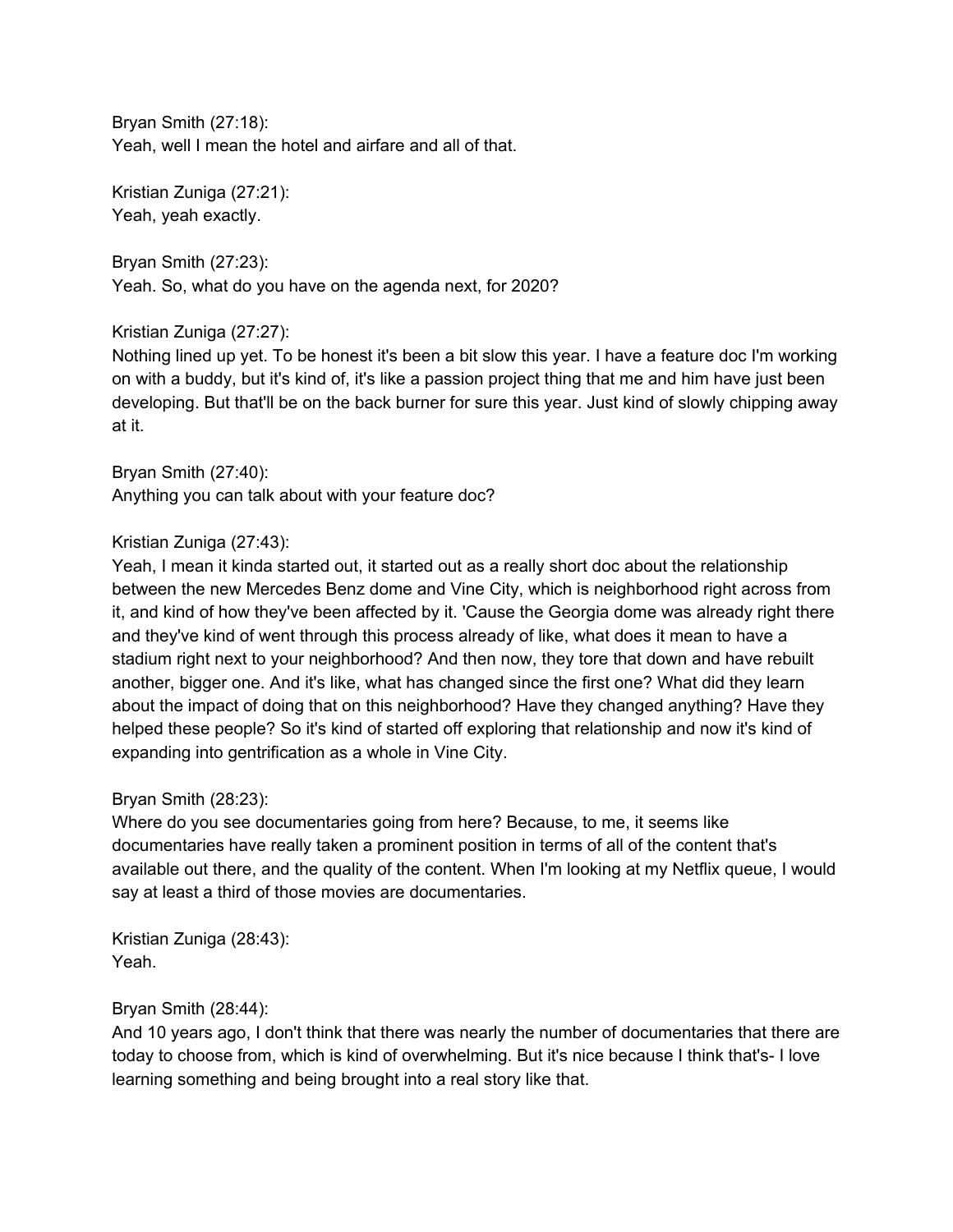Kristian Zuniga (28:59): I'm the same way.

Bryan Smith (29:00): Yeah. And is that something that you're drawn to just naturally, just that type of storytelling?

Kristian Zuniga (29:05):

Yeah, I think so. I did a lot of, after I kind of did the whole music video stint and started doing commercial, I did a lot of branded short docs too. And it's always really nice to meet a real person that does something different than you, and you're able to experience a different part of life through hanging out with these people. And it kind of just, I don't know, it keeps you growing as a human I guess. And I guess that's what I like about it.

### Bryan Smith (29:30):

Another thing I appreciate about documentary filmmaking, from what I've learned so far, is that the people who are making these movies, unless they are backed by HBO or Showtime right from the beginning, they are sticking their neck out there financially.

### Kristian Zuniga (29:44):

Oh yeah. And it's usually a long process too. Like, I wouldn't doubt it for most of these, over the course of a few years, just slowly going out every couple of months and catching back up.

Bryan Smith (29:54):

And really, the only thing that can drive that type of filmmaking is passion.

Kristian Zuniga (29:59): Yeah.

Bryan Smith (29:59): So, that is going to translate into the end product.

Kristian Zuniga (30:02): Yeah. Yeah. For sure.

Bryan Smith (30:04): Yeah. And so you're involved in that. That's great.

Kristian Zuniga (30:06): Yeah.

Bryan Smith (30:06): Well, where can people find you on social media and the internet?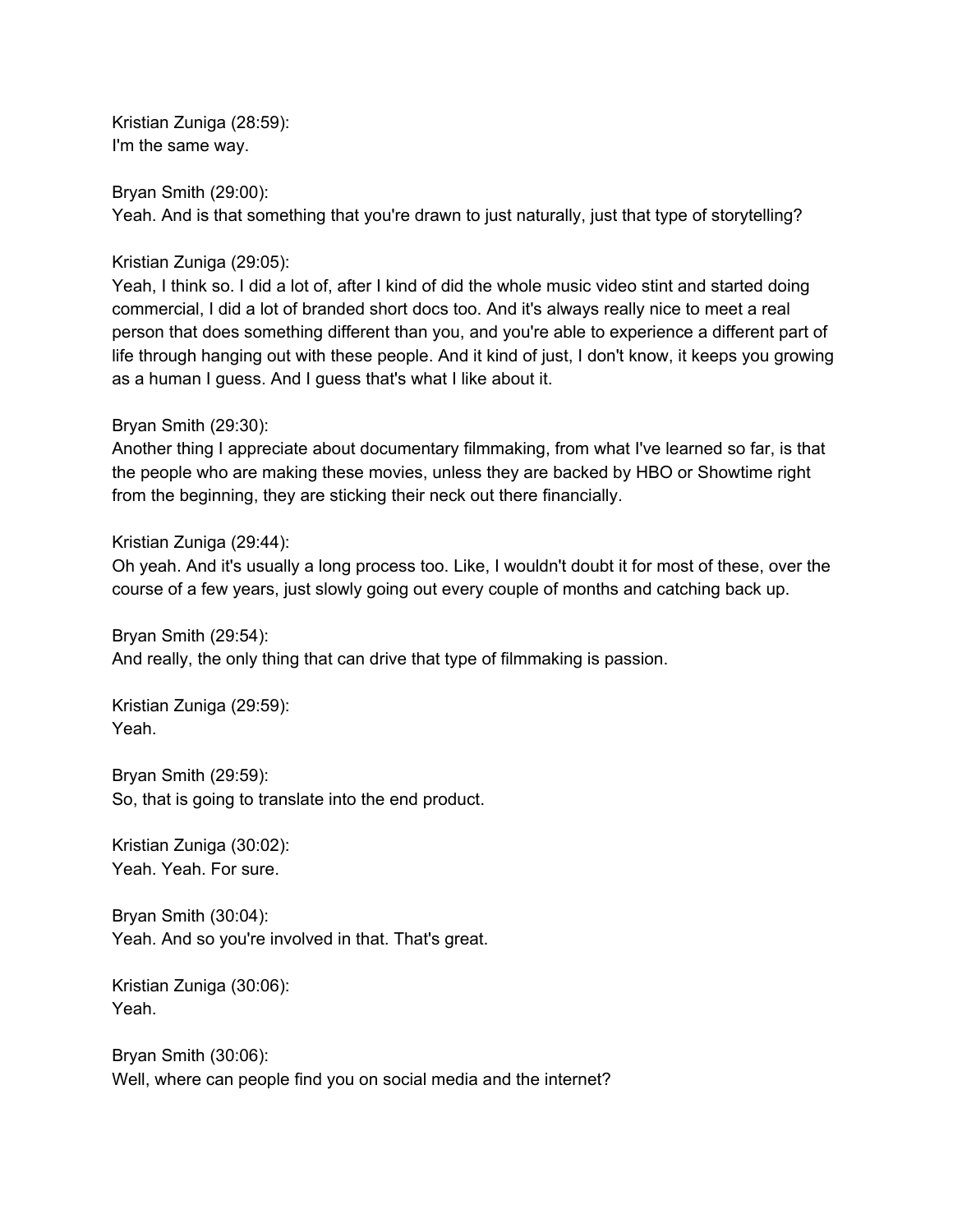Kristian Zuniga (30:12): You already said my site. It's just my name, Kristian Zuniga, and then my Instagram is the same thing. It's just my name too.

Bryan Smith (30:19): Yeah, are you're on there much?

Kristian Zuniga (30:20): I try to be less these days, but I still kind of get forced back into it. But yeah, I'll post things every couple of months or so.

Bryan Smith (30:26): Yeah. That's funny. I'm hearing a lot of that these days, is that people are trying to pull themselves away from social media.

Kristian Zuniga (30:33): It's not good for your mental health, man. It's bad.

Bryan Smith (30:35):

No, I agree with you. And I think the same. I think Facebook is like the worst of it.

Kristian Zuniga (30:41):

Facebook, I totally agree and I feel like it's a generational thing. I think Facebook now is not college kids anymore, it's like the generation above me. Like my parents, my dad is always on Facebook. I'm like, "Dude, what are you-? Get off."

Bryan Smith (30:55):

Well, I think old people need a place to put their rage.

Kristian Zuniga (30:59):

Yeah. I mean, he doesn't do any of that thankfully, but it's just like the, I know he's scrolling through and probably seeing a lot of things that are just fake, or not good for you to see. Just make you feel a certain way about always seeing something depressing. It's like you shouldn't be looking at that all day.

Bryan Smith (31:14): It's toxic.

Kristian Zuniga (31:14): Yeah.

Bryan Smith (31:15): Yeah. Instagram's not so toxic in that way, in terms of the rage or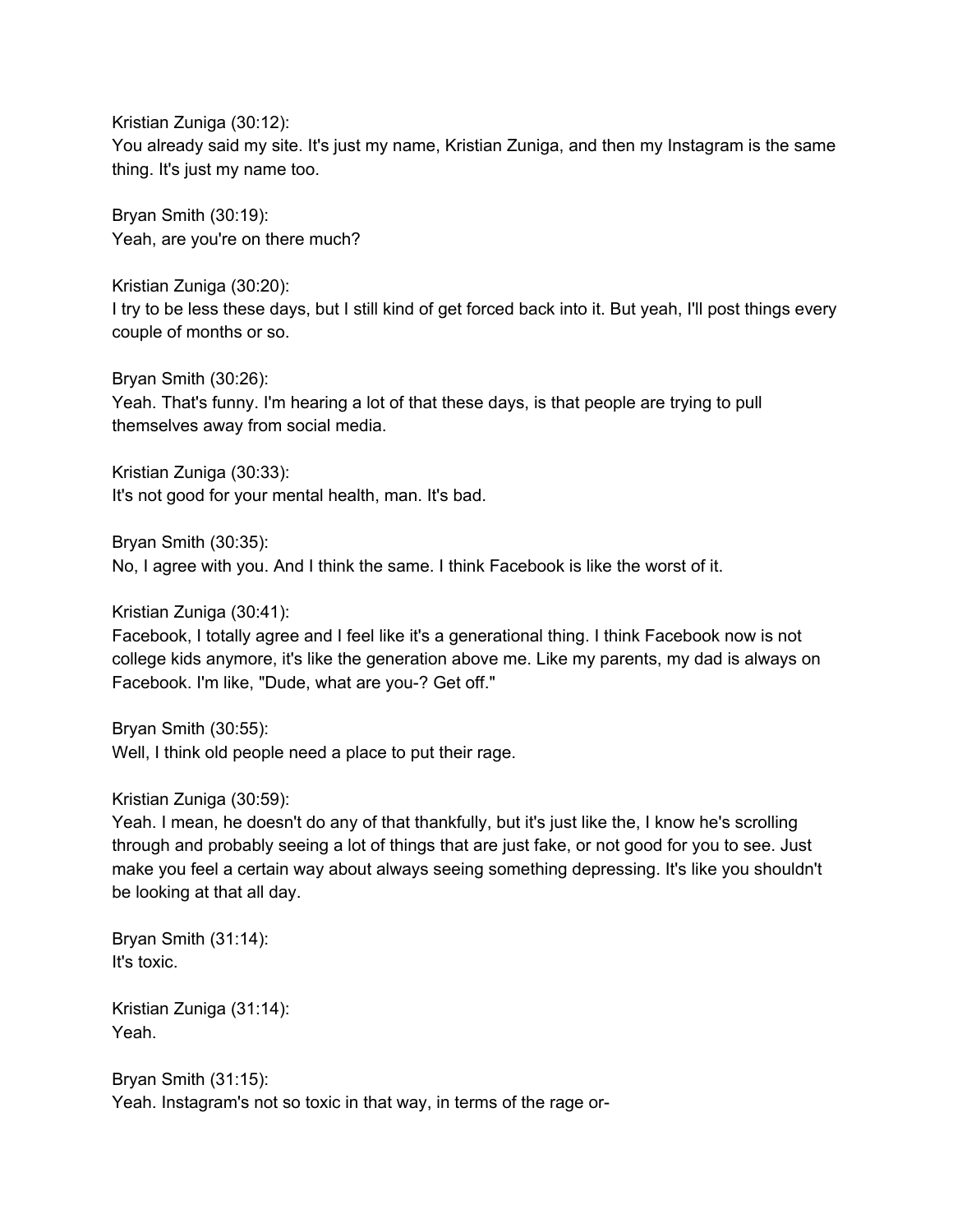Kristian Zuniga (31:21): Yeah.

Bryan Smith (31:22): But I think it makes you feel bad about yourself.

Kristian Zuniga (31:25): Yeah, it's in a different way.

Bryan Smith (31:26): Right.

Kristian Zuniga (31:26): Yeah.

Bryan Smith (31:27):

You're like, "Why? What? They're traveling to that place. How do they afford? Wow. They look good. I don't look that good." Sorta having those dysfunctional feelings.

### Kristian Zuniga (31:37):

These days, like if I'm seeing things that make me feel like that, I'll literally just unfollow somebody. Not because I don't like them and I don't like their work, but it's like, I don't want to feel that way, so I'm sorry, I'm just going to take you away.

Bryan Smith (31:48): Right.

Kristian Zuniga (31:48):

Yeah. I don't like seeing gear porn, I don't like seeing stuff on set really. I honestly wish I could just post pictures of me hanging out with my cat, but I probably wouldn't get any work if I did that.

Bryan Smith (32:00):

I forgot to ask you about the Coachella. I mean, you have so many commercials on your website that you've done. The Coachella commercial was really long form.

## Kristian Zuniga (32:11):

That was really a doc in my mind. I mean, it kind of is a, if you think about it, it's like a branded doc that is a large commercial for Coachella, but it's definitely rooted in documentary.

Bryan Smith (32:21): And how did you get that gig?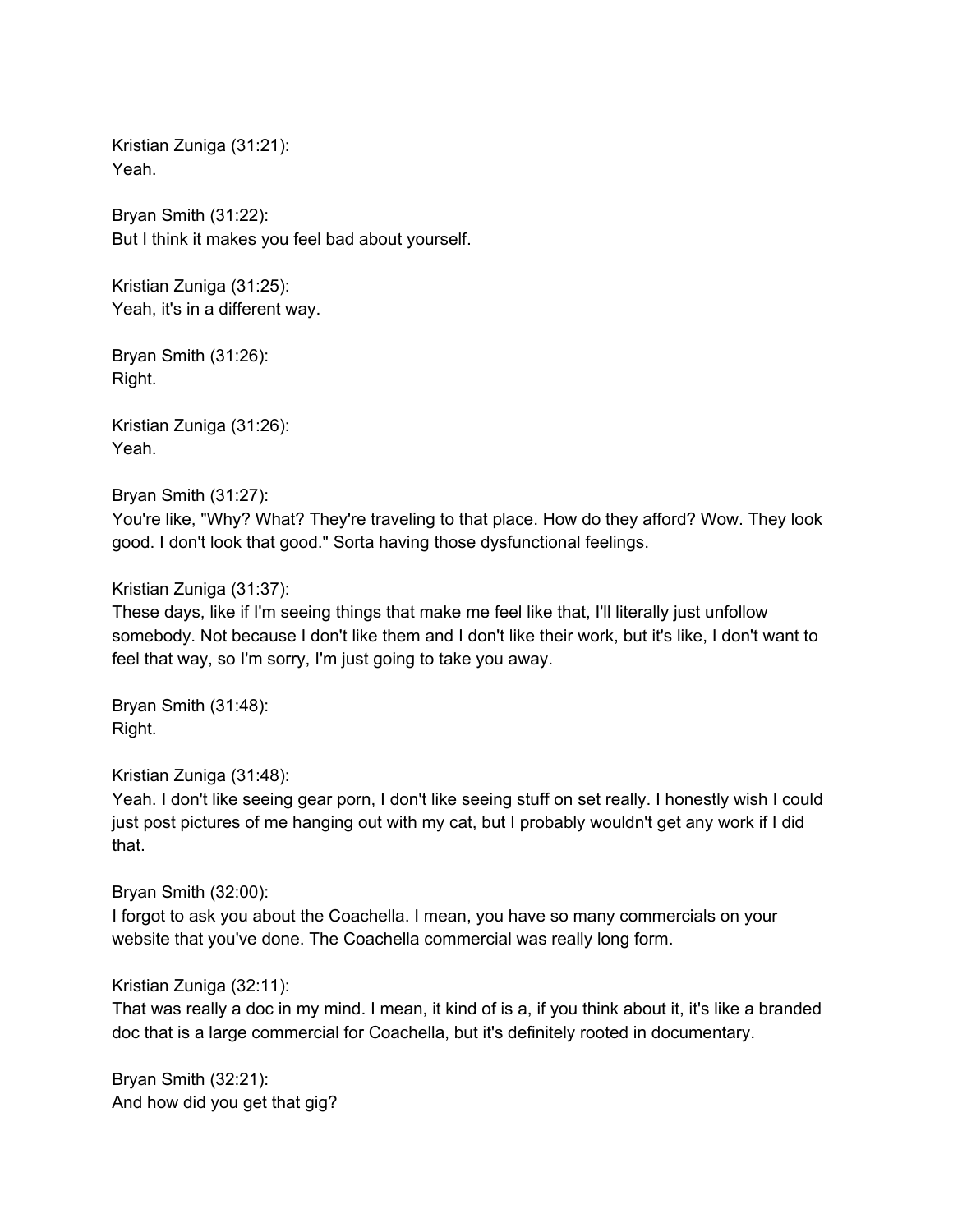Kristian Zuniga (32:23):

I knew this guy out of Atlanta named John Merizalde, I've worked with a bunch and he moved to LA and joined this company called White Lists, like a production company. And through that I met this guy Pasqual, who's one of the directors on there, and we had worked together a handful of times, and he just called me up for that job and brought me out. It was a lot of fun.

### Bryan Smith (32:44):

And in one of my observations about that project, the Coachella film or short doc, is that you were really embedded with the people that were part of Coachella.

### Kristian Zuniga (32:55):

Yeah, yeah. That's the whole point. It's kind of experiencing the festival through the people who go there.

Bryan Smith (33:00): Right.

Kristian Zuniga (33:00): Yeah.

Bryan Smith (33:00):

And so you're not, I mean, I think the old school way of promoting something like that would be to hire supermodels and shoot it from the standpoint of having the most beautiful people...

Kristian Zuniga (33:12): Yeah, I think you're right, yeah. Make it really sexy.

## Bryan Smith (33:16):

Yeah. And here you are, not that the people in there weren't attractive, but you're actually on the ground, boots on the ground interviewing people, not interviewing, but just shooting in their natural environment enjoying the festival. Then you've got these drone shots that kind of gives you the broad perspective, the bird's eye view, very effective storytelling.

## Kristian Zuniga (33:37):

Yeah, yeah. So that was all really FOM and Pasqual, there's two directors on that. There's actually a bunch more of, under- There's so many different crews going out and getting stuff, but they're like the two lead directors. And that's kinda just, that was their vision from the start, I think, is to kind of paint this picture of the festival through all these different people and different experiences. And the, I forget what they call it, but that voice that comes over the speakers, called something and that was a big driving force of the doc too. I think they call it the voice of God or something. I dunno that like announcer guy you hear in the piece.